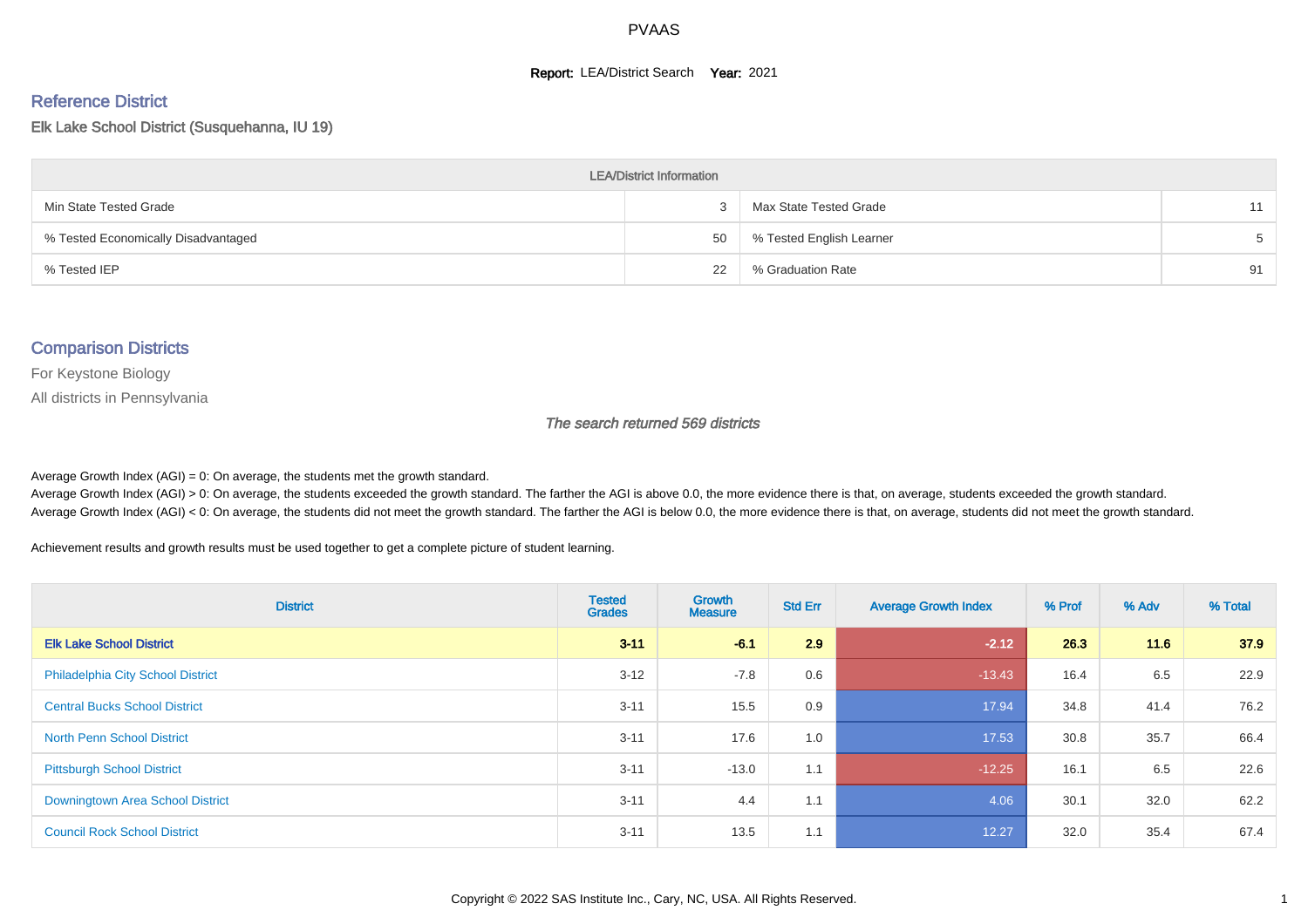| <b>District</b>                           | <b>Tested</b><br><b>Grades</b> | <b>Growth</b><br><b>Measure</b> | <b>Std Err</b> | <b>Average Growth Index</b> | % Prof | % Adv | % Total |
|-------------------------------------------|--------------------------------|---------------------------------|----------------|-----------------------------|--------|-------|---------|
| <b>Elk Lake School District</b>           | $3 - 11$                       | $-6.1$                          | 2.9            | $-2.12$                     | 26.3   | 11.6  | 37.9    |
| <b>Bethlehem Area School District</b>     | $3 - 11$                       | $-4.5$                          | 1.1            | $-3.91$                     | 20.4   | 11.3  | 31.7    |
| <b>Parkland School District</b>           | $3 - 11$                       | $-3.7$                          | 1.2            | $-3.17$                     | 31.4   | 30.6  | 62.0    |
| <b>West Chester Area School District</b>  | $3 - 11$                       | $-2.1$                          | 1.2            | $-1.83$                     | 36.4   | 23.2  | 59.6    |
| <b>Reading School District</b>            | $3 - 11$                       | 4.3                             | 1.2            | 3.71                        | 16.8   | 6.0   | 22.8    |
| <b>East Penn School District</b>          | $3 - 11$                       | 8.9                             | 1.2            | 7.61                        | 32.8   | 26.4  | 59.2    |
| <b>Cumberland Valley School District</b>  | $3 - 12$                       | 18.6                            | 1.2            | 15.79                       | 31.3   | 39.2  | 70.5    |
| <b>Spring-Ford Area School District</b>   | $3 - 11$                       | 16.6                            | 1.2            | 14.02                       | 30.4   | 45.3  | 75.7    |
| <b>Lower Merion School District</b>       | $3 - 11$                       | 18.9                            | 1.2            | 15.42                       | 29.4   | 48.6  | 78.0    |
| <b>Central Dauphin School District</b>    | $3 - 11$                       | $-5.2$                          | 1.2            | $-4.24$                     | 29.3   | 8.7   | 38.0    |
| <b>Chambersburg Area School District</b>  | $3 - 11$                       | $-5.6$                          | 1.3            | $-4.42$                     | 24.2   | 15.2  | 39.4    |
| <b>North Allegheny School District</b>    | $3 - 11$                       | 18.0                            | 1.3            | 14.25                       | 30.5   | 42.9  | 73.4    |
| <b>Hempfield School District</b>          | $3 - 11$                       | 13.4                            | 1.3            | 10.53                       | 29.9   | 36.8  | 66.7    |
| <b>Pennsbury School District</b>          | $3 - 11$                       | 5.6                             | 1.3            | 4.38                        | 37.7   | 27.7  | 65.4    |
| <b>Easton Area School District</b>        | $3 - 12$                       | 6.3                             | 1.3            | 4.91                        | 24.1   | 13.0  | 37.1    |
| <b>West Shore School District</b>         | $3 - 12$                       | 2.2                             | 1.3            | 1.68                        | 31.8   | 15.2  | 47.1    |
| <b>Neshaminy School District</b>          | $3 - 11$                       | 8.6                             | 1.3            | 6.56                        | 31.3   | 23.9  | 55.2    |
| <b>State College Area School District</b> | $3 - 11$                       | 24.5                            | 1.3            | 18.59                       | 31.9   | 46.9  | 78.8    |
| Mt Lebanon School District                | $3 - 11$                       | 2.4                             | 1.3            | 1.79                        | 39.3   | 37.4  | 76.8    |
| <b>Upper Darby School District</b>        | $3 - 12$                       | 11.2                            | 1.4            | 8.28                        | 23.8   | 11.8  | 35.6    |
| <b>Allentown City School District</b>     | $3 - 12$                       | $-16.9$                         | 1.4            | $-12.37$                    | 5.9    | 0.4   | 6.3     |
| <b>Haverford Township School District</b> | $3 - 11$                       | 1.4                             | 1.4            | 1.05                        | 36.7   | 26.3  | 63.0    |
| <b>Millcreek Township School District</b> | $3 - 11$                       | 9.1                             | 1.4            | 6.61                        | 34.5   | 30.1  | 64.6    |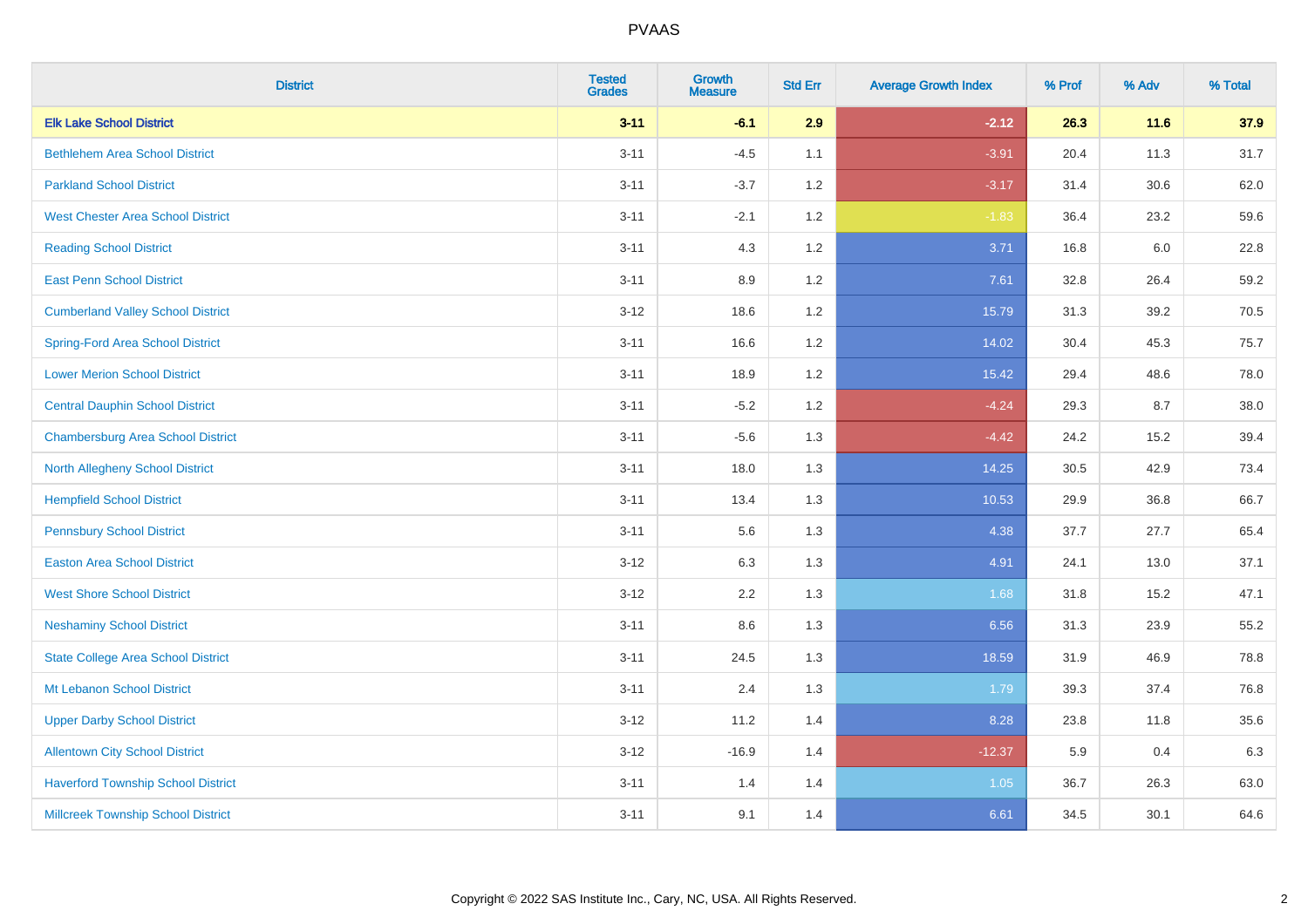| <b>District</b>                              | <b>Tested</b><br><b>Grades</b> | <b>Growth</b><br><b>Measure</b> | <b>Std Err</b> | <b>Average Growth Index</b> | % Prof | % Adv  | % Total |
|----------------------------------------------|--------------------------------|---------------------------------|----------------|-----------------------------|--------|--------|---------|
| <b>Elk Lake School District</b>              | $3 - 11$                       | $-6.1$                          | 2.9            | $-2.12$                     | 26.3   | $11.6$ | 37.9    |
| <b>Lancaster School District</b>             | $3 - 12$                       | $-10.0$                         | 1.4            | $-7.22$                     | 9.0    | 3.9    | 12.8    |
| <b>Bristol Township School District</b>      | $3 - 11$                       | $-7.4$                          | 1.4            | $-5.32$                     | 13.8   | 4.6    | 18.4    |
| <b>Boyertown Area School District</b>        | $3 - 11$                       | $-2.9$                          | 1.4            | $-2.06$                     | 30.8   | 22.6   | 53.4    |
| <b>Dallastown Area School District</b>       | $3 - 11$                       | 19.9                            | 1.4            | 14.14                       | 36.8   | 34.2   | 71.0    |
| <b>Williamsport Area School District</b>     | $3 - 11$                       | $-11.7$                         | 1.4            | $-8.29$                     | 18.2   | 10.5   | 28.7    |
| <b>Seneca Valley School District</b>         | $3 - 11$                       | $0.8\,$                         | 1.4            | 0.54                        | 40.6   | 25.2   | 65.8    |
| <b>Souderton Area School District</b>        | $3 - 11$                       | 18.5                            | 1.4            | 12.86                       | 39.2   | 31.2   | 70.4    |
| <b>East Stroudsburg Area School District</b> | $3 - 11$                       | $-4.9$                          | 1.4            | $-3.38$                     | 22.7   | 12.5   | 35.2    |
| <b>Avon Grove School District</b>            | $3 - 10$                       | $7.6\,$                         | 1.4            | 5.29                        | 33.7   | 33.2   | 67.0    |
| <b>Erie City School District</b>             | $3 - 12$                       | $-4.5$                          | 1.4            | $-3.09$                     | 13.4   | 6.7    | 20.1    |
| <b>Manheim Township School District</b>      | $3 - 12$                       | 10.9                            | 1.5            | 7.51                        | 30.9   | 31.0   | 61.9    |
| <b>Wilson School District</b>                | $3 - 12$                       | $0.5\,$                         | 1.5            | 0.32                        | 30.4   | 25.5   | 55.9    |
| <b>Pennridge School District</b>             | $3 - 10$                       | 7.4                             | 1.5            | 5.10                        | 32.0   | 27.6   | 59.6    |
| <b>Penn Manor School District</b>            | $3 - 11$                       | 7.1                             | 1.5            | 4.82                        | 26.7   | 20.5   | 47.2    |
| <b>Butler Area School District</b>           | $3 - 11$                       | $-14.1$                         | 1.5            | $-9.60$                     | 26.4   | 11.1   | 37.5    |
| <b>Central York School District</b>          | $3 - 12$                       | 12.9                            | 1.5            | 8.64                        | 31.4   | 24.1   | 55.5    |
| <b>Perkiomen Valley School District</b>      | $3 - 11$                       | 2.7                             | 1.5            | 1.83                        | 35.0   | 25.3   | 60.3    |
| <b>Centennial School District</b>            | $3 - 10$                       | 1.5                             | 1.5            | 0.98                        | 23.6   | 12.4   | 36.0    |
| <b>Altoona Area School District</b>          | $3 - 12$                       | 0.1                             | 1.5            | 0.07                        | 29.0   | 13.8   | 42.8    |
| <b>Owen J Roberts School District</b>        | $3 - 11$                       | $-3.5$                          | 1.5            | $-2.27$                     | 36.8   | 24.4   | 61.2    |
| Pennsylvania Cyber Charter School            | $3 - 11$                       | 0.6                             | 1.5            | 0.37                        | 20.8   | 8.1    | 28.9    |
| <b>Quakertown Community School District</b>  | $3 - 12$                       | $-4.3$                          | 1.5            | $-2.79$                     | 33.8   | 20.1   | 53.8    |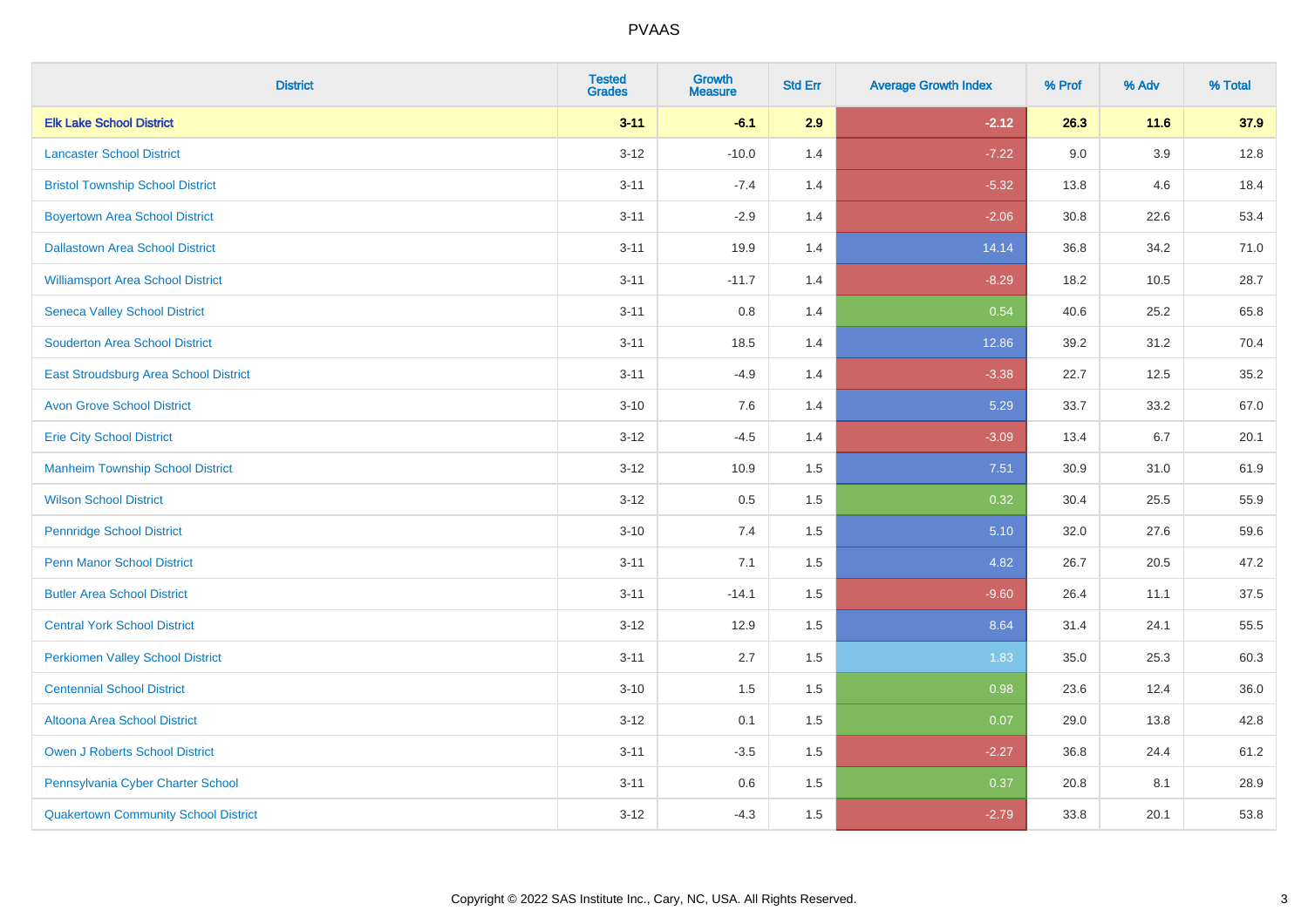| <b>District</b>                                    | <b>Tested</b><br><b>Grades</b> | <b>Growth</b><br><b>Measure</b> | <b>Std Err</b> | <b>Average Growth Index</b> | % Prof | % Adv | % Total |
|----------------------------------------------------|--------------------------------|---------------------------------|----------------|-----------------------------|--------|-------|---------|
| <b>Elk Lake School District</b>                    | $3 - 11$                       | $-6.1$                          | 2.9            | $-2.12$                     | 26.3   | 11.6  | 37.9    |
| <b>Canon-Mcmillan School District</b>              | $3 - 11$                       | $-5.0$                          | 1.5            | $-3.25$                     | 30.8   | 28.5  | 59.3    |
| Northampton Area School District                   | $3 - 11$                       | 3.2                             | 1.5            | 2.05                        | 29.8   | 17.9  | 47.7    |
| <b>Commonwealth Charter Academy Charter School</b> | $3 - 10$                       | 4.2                             | 1.6            | 2.68                        | 27.0   | 15.6  | 42.5    |
| <b>Hazleton Area School District</b>               | $3 - 11$                       | 6.0                             | 1.6            | 3.85                        | 20.5   | 9.0   | 29.5    |
| <b>Cornwall-Lebanon School District</b>            | $3 - 11$                       | 8.2                             | 1.6            | 5.24                        | 28.0   | 20.5  | 48.6    |
| <b>Bensalem Township School District</b>           | $3 - 11$                       | 1.0                             | 1.6            | 0.63                        | 24.3   | 10.7  | 34.9    |
| <b>Armstrong School District</b>                   | $3 - 11$                       | $9.8\,$                         | 1.6            | 6.22                        | 32.8   | 24.6  | 57.4    |
| <b>Methacton School District</b>                   | $3 - 11$                       | 11.0                            | 1.6            | 6.94                        | 36.0   | 33.6  | 69.6    |
| <b>Abington School District</b>                    | $3 - 10$                       | 0.9                             | 1.6            | 0.57                        | 29.7   | 28.7  | 58.4    |
| <b>Ridley School District</b>                      | $3 - 12$                       | 0.3                             | 1.6            | 0.21                        | 32.0   | 10.7  | 42.6    |
| <b>Mifflin County School District</b>              | $3 - 11$                       | 12.3                            | 1.6            | 7.69                        | 35.1   | 15.1  | 50.3    |
| <b>Norwin School District</b>                      | $3 - 11$                       | $-1.1$                          | 1.6            | $-0.70$                     | 37.7   | 27.6  | 65.2    |
| <b>Stroudsburg Area School District</b>            | $3 - 11$                       | 7.5                             | 1.6            | 4.70                        | 30.4   | 18.3  | 48.7    |
| <b>Hempfield Area School District</b>              | $3 - 12$                       | $-10.2$                         | 1.6            | $-6.37$                     | 28.1   | 19.2  | 47.3    |
| <b>York Co School Of Technology</b>                | $9 - 12$                       | $-10.9$                         | 1.6            | $-6.79$                     | 22.6   | 4.0   | 26.6    |
| <b>Governor Mifflin School District</b>            | $3 - 11$                       | $-4.4$                          | 1.6            | $-2.69$                     | 30.3   | 7.7   | 38.0    |
| <b>Coatesville Area School District</b>            | $3 - 11$                       | $-9.5$                          | 1.6            | $-5.81$                     | 12.8   | 3.3   | 16.2    |
| <b>Hatboro-Horsham School District</b>             | $3 - 11$                       | $-2.7$                          | 1.6            | $-1.65$                     | 27.9   | 17.9  | 45.8    |
| <b>Delaware Valley School District</b>             | $3 - 11$                       | 15.7                            | 1.6            | 9.62                        | 36.7   | 32.1  | 68.8    |
| Mechanicsburg Area School District                 | $3 - 11$                       | $-5.7$                          | 1.6            | $-3.48$                     | 35.1   | 16.0  | 51.2    |
| <b>Hollidaysburg Area School District</b>          | $3 - 11$                       | $-2.7$                          | 1.6            | $-1.64$                     | 32.6   | 15.2  | 47.8    |
| <b>Colonial School District</b>                    | $3 - 11$                       | 22.1                            | 1.6            | 13.55                       | 27.2   | 43.5  | 70.6    |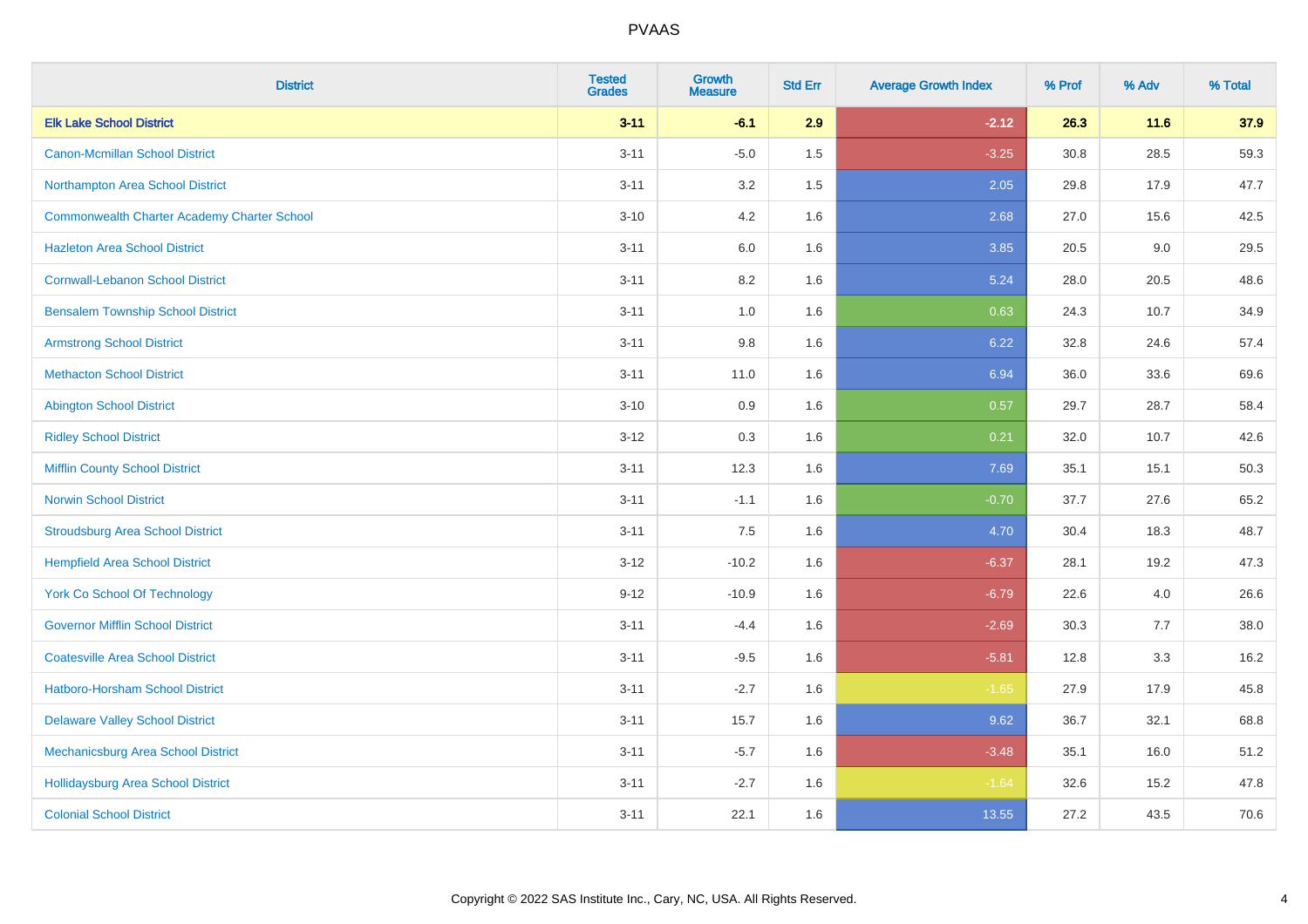| <b>District</b>                               | <b>Tested</b><br><b>Grades</b> | <b>Growth</b><br><b>Measure</b> | <b>Std Err</b> | <b>Average Growth Index</b> | % Prof | % Adv | % Total |
|-----------------------------------------------|--------------------------------|---------------------------------|----------------|-----------------------------|--------|-------|---------|
| <b>Elk Lake School District</b>               | $3 - 11$                       | $-6.1$                          | 2.9            | $-2.12$                     | 26.3   | 11.6  | 37.9    |
| <b>Warren County School District</b>          | $3 - 11$                       | $-0.1$                          | 1.6            | $-0.06$                     | 26.7   | 9.7   | 36.4    |
| <b>Nazareth Area School District</b>          | $3 - 11$                       | $-2.5$                          | 1.7            | $-1.53$                     | 29.2   | 24.6  | 53.8    |
| Norristown Area School District               | $3 - 12$                       | $-25.4$                         | 1.7            | $-15.35$                    | 10.6   | $1.8$ | 12.4    |
| <b>Kennett Consolidated School District</b>   | $3 - 11$                       | $-10.4$                         | 1.7            | $-6.27$                     | 28.7   | 14.0  | 42.7    |
| <b>Whitehall-Coplay School District</b>       | $3 - 11$                       | 11.8                            | 1.7            | 7.06                        | 32.3   | 21.7  | 54.0    |
| <b>Pine-Richland School District</b>          | $3 - 11$                       | 9.3                             | 1.7            | 5.56                        | 42.3   | 35.8  | 78.1    |
| <b>South Western School District</b>          | $3 - 12$                       | 2.5                             | 1.7            | 1.48                        | 36.2   | 19.7  | 55.9    |
| <b>Conestoga Valley School District</b>       | $3 - 11$                       | 2.4                             | 1.7            | 1.43                        | 35.0   | 23.5  | 58.5    |
| <b>Ephrata Area School District</b>           | $3 - 11$                       | $6.8\,$                         | 1.7            | 4.08                        | 31.6   | 17.1  | 48.8    |
| <b>Abington Heights School District</b>       | $3 - 11$                       | 6.7                             | 1.7            | 4.00                        | 33.8   | 31.7  | 65.5    |
| <b>Bethel Park School District</b>            | $3 - 11$                       | $-4.4$                          | 1.7            | $-2.62$                     | 40.1   | 27.3  | 67.4    |
| Elizabethtown Area School District            | $3 - 12$                       | 7.1                             | 1.7            | 4.19                        | 36.4   | 27.6  | 64.0    |
| <b>Garnet Valley School District</b>          | $3 - 10$                       | 0.2                             | 1.7            | 0.13                        | 34.9   | 26.4  | 61.3    |
| <b>Wissahickon School District</b>            | $3 - 10$                       | $-5.3$                          | 1.7            | $-3.14$                     | 27.5   | 29.0  | 56.6    |
| <b>Exeter Township School District</b>        | $3 - 11$                       | $-1.0$                          | 1.7            | $-0.58$                     | 27.2   | 15.6  | 42.8    |
| <b>Conewago Valley School District</b>        | $3 - 12$                       | 7.6                             | 1.7            | 4.46                        | 41.3   | 19.4  | 60.6    |
| <b>Peters Township School District</b>        | $3 - 11$                       | 14.1                            | 1.7            | 8.16                        | 35.2   | 41.6  | 76.8    |
| <b>Carlisle Area School District</b>          | $3 - 11$                       | $-5.2$                          | 1.7            | $-2.99$                     | 28.0   | 19.3  | 47.3    |
| <b>Unionville-Chadds Ford School District</b> | $3 - 11$                       | 15.8                            | 1.7            | 9.12                        | 31.2   | 48.0  | 79.2    |
| <b>Springfield School District</b>            | $3 - 11$                       | 1.2                             | 1.7            | 0.69                        | 31.8   | 25.2  | 56.9    |
| <b>Shaler Area School District</b>            | $3 - 11$                       | $-2.1$                          | 1.8            | $-1.18$                     | 32.0   | 13.0  | 45.0    |
| <b>Penn-Trafford School District</b>          | $3 - 11$                       | 2.9                             | 1.8            | 1.68                        | 46.3   | 26.2  | 72.5    |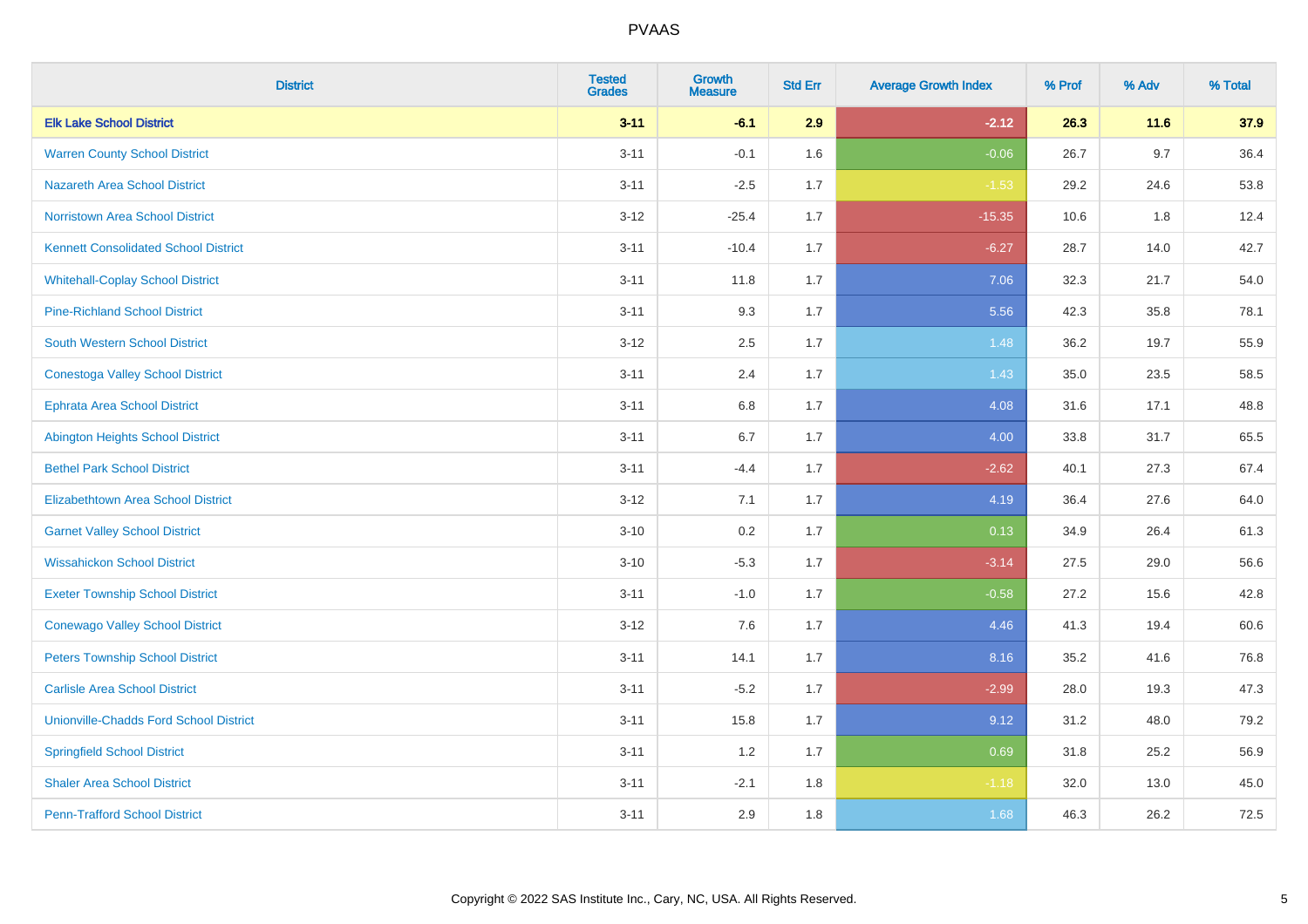| <b>District</b>                             | <b>Tested</b><br><b>Grades</b> | <b>Growth</b><br><b>Measure</b> | <b>Std Err</b> | <b>Average Growth Index</b> | % Prof | % Adv | % Total |
|---------------------------------------------|--------------------------------|---------------------------------|----------------|-----------------------------|--------|-------|---------|
| <b>Elk Lake School District</b>             | $3 - 11$                       | $-6.1$                          | 2.9            | $-2.12$                     | 26.3   | 11.6  | 37.9    |
| <b>Shippensburg Area School District</b>    | $3 - 11$                       | 0.5                             | 1.8            | 0.26                        | 23.5   | 22.8  | 46.3    |
| <b>Upper Saint Clair School District</b>    | $3 - 11$                       | 13.8                            | 1.8            | 7.86                        | 32.2   | 44.5  | 76.7    |
| <b>Oxford Area School District</b>          | $3 - 11$                       | $-3.1$                          | 1.8            | $-1.77$                     | 27.5   | 14.5  | 42.0    |
| <b>Lower Dauphin School District</b>        | $3 - 11$                       | 5.3                             | 1.8            | 3.03                        | 30.6   | 26.8  | 57.5    |
| <b>York City School District</b>            | $3 - 12$                       | $-17.7$                         | 1.8            | $-10.05$                    | 3.2    | 0.7   | 3.9     |
| <b>Keystone Central School District</b>     | $3 - 11$                       | 3.6                             | 1.8            | 2.04                        | 27.1   | 14.6  | 41.8    |
| <b>Penn-Delco School District</b>           | $3 - 11$                       | 1.3                             | 1.8            | 0.75                        | 26.5   | 12.6  | 39.1    |
| <b>Trinity Area School District</b>         | $3 - 11$                       | $-8.7$                          | 1.8            | $-4.87$                     | 20.9   | 9.8   | 30.8    |
| Pocono Mountain School District             | $3 - 12$                       | $-4.3$                          | 1.8            | $-2.43$                     | 35.5   | 17.1  | 52.6    |
| <b>Waynesboro Area School District</b>      | $3 - 12$                       | 3.0                             | 1.8            | 1.67                        | 26.0   | 23.5  | 49.5    |
| <b>North Hills School District</b>          | $3 - 11$                       | $-15.8$                         | 1.8            | $-8.84$                     | 26.4   | 19.8  | 46.2    |
| Palmyra Area School District                | $3 - 11$                       | 16.2                            | 1.8            | 9.02                        | 38.8   | 34.0  | 72.8    |
| <b>Moon Area School District</b>            | $3 - 11$                       | 1.5                             | 1.8            | 0.86                        | 34.5   | 25.5  | 60.0    |
| <b>Upper Dublin School District</b>         | $3 - 12$                       | 2.1                             | 1.8            | 1.19                        | 34.7   | 30.0  | 64.7    |
| South Fayette Township School District      | $3 - 11$                       | 6.0                             | 1.8            | 3.33                        | 32.2   | 38.3  | 70.5    |
| Northeastern York School District           | $3 - 11$                       | 3.8                             | 1.8            | 2.11                        | 32.7   | 21.0  | 53.7    |
| Northern York County School District        | $3 - 11$                       | 8.4                             | 1.8            | 4.63                        | 24.3   | 23.1  | 47.4    |
| <b>Pleasant Valley School District</b>      | $3 - 11$                       | $-3.3$                          | 1.8            | $-1.80$                     | 28.5   | 10.4  | 39.0    |
| <b>Solanco School District</b>              | $3 - 11$                       | 2.2                             | 1.8            | 1.18                        | 27.2   | 15.0  | 42.3    |
| <b>Southern York County School District</b> | $3 - 11$                       | 15.5                            | 1.8            | 8.48                        | 37.6   | 29.2  | 66.8    |
| <b>Phoenixville Area School District</b>    | $3 - 11$                       | 7.3                             | 1.8            | 3.96                        | 32.3   | 27.6  | 59.8    |
| <b>South Eastern School District</b>        | $3 - 11$                       | $-1.0$                          | 1.8            | $-0.55$                     | 36.4   | 17.1  | 53.5    |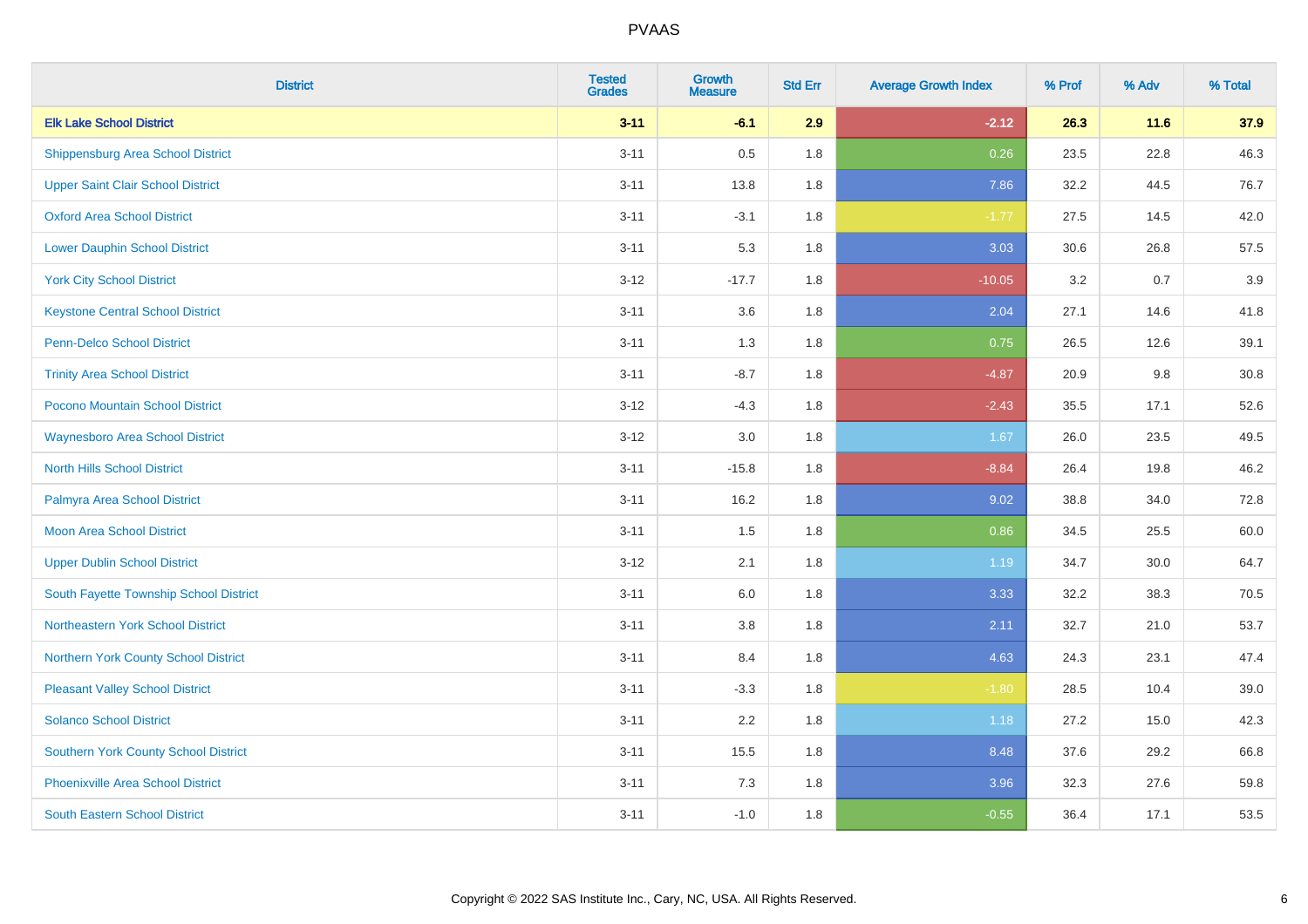| <b>District</b>                          | <b>Tested</b><br><b>Grades</b> | <b>Growth</b><br><b>Measure</b> | <b>Std Err</b> | <b>Average Growth Index</b> | % Prof | % Adv | % Total |
|------------------------------------------|--------------------------------|---------------------------------|----------------|-----------------------------|--------|-------|---------|
| <b>Elk Lake School District</b>          | $3 - 11$                       | $-6.1$                          | 2.9            | $-2.12$                     | 26.3   | 11.6  | 37.9    |
| <b>Franklin Regional School District</b> | $3 - 11$                       | 11.3                            | 1.8            | 6.13                        | 30.0   | 35.0  | 65.0    |
| <b>Warwick School District</b>           | $3 - 11$                       | 21.7                            | 1.8            | 11.76                       | 27.7   | 36.3  | 64.0    |
| <b>Radnor Township School District</b>   | $3 - 12$                       | 7.5                             | 1.9            | 4.03                        | 33.0   | 38.3  | 71.3    |
| <b>Penncrest School District</b>         | $3 - 11$                       | 6.0                             | 1.9            | 3.24                        | 31.1   | 16.9  | 48.0    |
| Fox Chapel Area School District          | $3 - 11$                       | 17.6                            | 1.9            | 9.47                        | 22.9   | 52.0  | 74.9    |
| <b>Baldwin-Whitehall School District</b> | $3 - 11$                       | $-5.5$                          | 1.9            | $-2.93$                     | 32.0   | 14.7  | 46.7    |
| <b>Upper Perkiomen School District</b>   | $3 - 11$                       | 5.7                             | 1.9            | 3.04                        | 25.4   | 19.9  | 45.4    |
| <b>Daniel Boone Area School District</b> | $3 - 12$                       | 0.9                             | 1.9            | 0.46                        | 28.9   | 22.0  | 51.0    |
| <b>Lebanon School District</b>           | $3 - 11$                       | $-1.2$                          | 1.9            | $-0.63$                     | 15.2   | 6.4   | 21.6    |
| <b>Dover Area School District</b>        | $3 - 12$                       | 7.1                             | 1.9            | 3.78                        | 33.0   | 18.7  | 51.7    |
| Pennsylvania Leadership Charter School   | $3 - 11$                       | 8.0                             | 1.9            | 4.22                        | 33.1   | 27.8  | 60.9    |
| <b>Cocalico School District</b>          | $3 - 11$                       | 12.3                            | 1.9            | 6.48                        | 28.2   | 32.3  | 60.5    |
| <b>Muhlenberg School District</b>        | $3 - 10$                       | $-17.8$                         | 1.9            | $-9.34$                     | 12.4   | 4.6   | 17.0    |
| West Jefferson Hills School District     | $3 - 11$                       | 1.9                             | 1.9            | 0.99                        | 34.8   | 27.3  | 62.1    |
| <b>Twin Valley School District</b>       | $3 - 12$                       | $-3.2$                          | 1.9            | $-1.68$                     | 38.8   | 19.8  | 58.6    |
| <b>Mars Area School District</b>         | $3 - 10$                       | 6.6                             | 1.9            | 3.45                        | 36.7   | 32.4  | 69.1    |
| <b>William Penn School District</b>      | $3 - 12$                       | 7.0                             | 1.9            | 3.61                        | 14.0   | 7.2   | 21.3    |
| <b>Red Lion Area School District</b>     | $3 - 11$                       | 4.5                             | 1.9            | 2.31                        | 32.3   | 21.5  | 53.8    |
| Lampeter-Strasburg School District       | $3 - 12$                       | 11.0                            | 1.9            | 5.69                        | 35.4   | 32.3  | 67.7    |
| <b>Harrisburg City School District</b>   | $3 - 11$                       | $-0.2$                          | 2.0            | $-0.11$                     | 6.0    | 2.0   | 8.0     |
| <b>Upper Merion Area School District</b> | $3 - 11$                       | 14.0                            | 2.0            | 7.15                        | 34.4   | 32.6  | 67.0    |
| <b>Pottsgrove School District</b>        | $3 - 11$                       | $-5.5$                          | 2.0            | $-2.78$                     | 28.6   | 10.3  | 38.8    |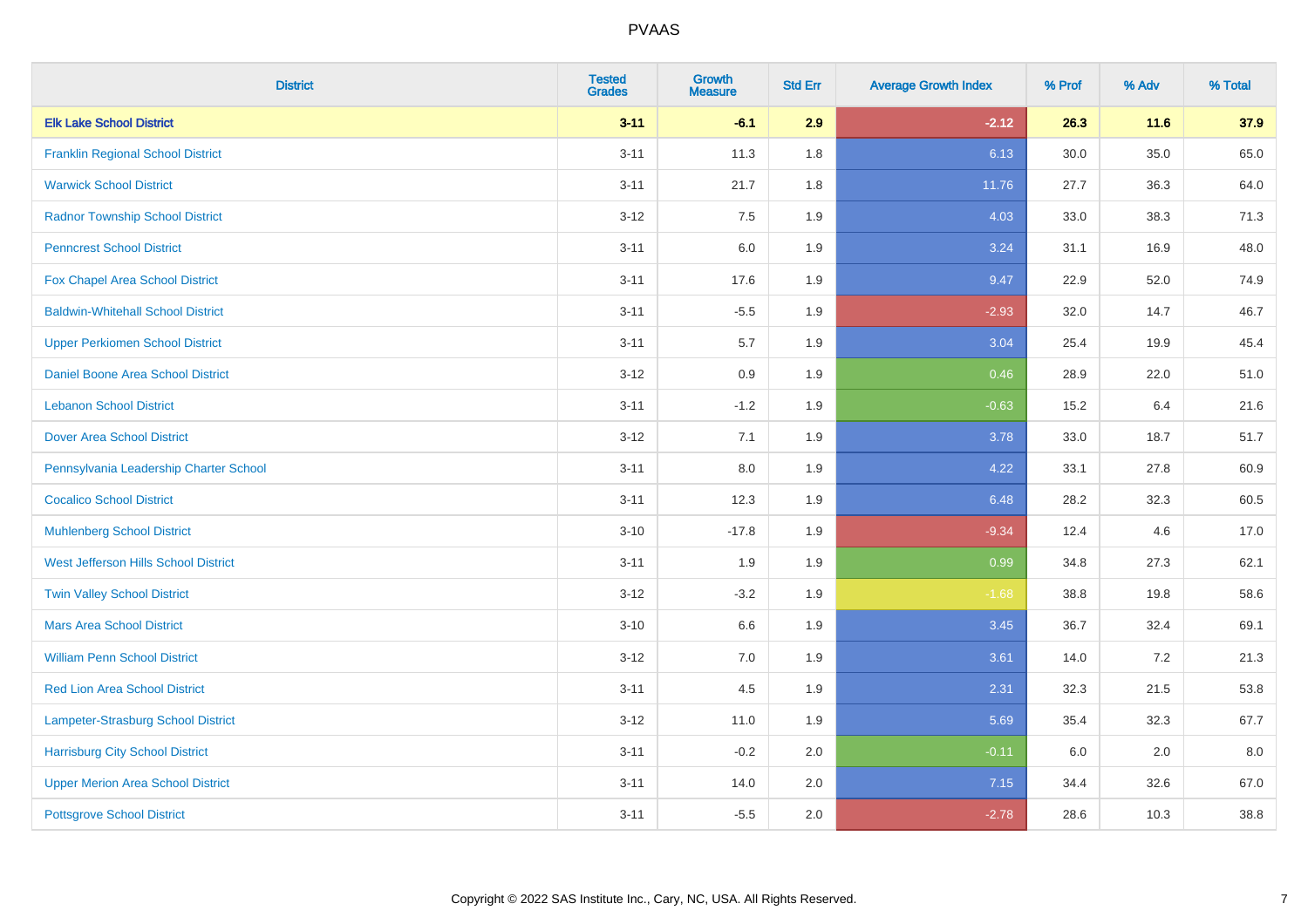| <b>District</b>                                | <b>Tested</b><br><b>Grades</b> | <b>Growth</b><br><b>Measure</b> | <b>Std Err</b> | <b>Average Growth Index</b> | % Prof | % Adv  | % Total |
|------------------------------------------------|--------------------------------|---------------------------------|----------------|-----------------------------|--------|--------|---------|
| <b>Elk Lake School District</b>                | $3 - 11$                       | $-6.1$                          | 2.9            | $-2.12$                     | 26.3   | $11.6$ | 37.9    |
| <b>Hampton Township School District</b>        | $3 - 11$                       | 7.4                             | 2.0            | 3.79                        | 37.9   | 39.2   | 77.0    |
| <b>Manheim Central School District</b>         | $3 - 11$                       | 12.8                            | 2.0            | 6.52                        | 27.8   | 35.4   | 63.2    |
| <b>Great Valley School District</b>            | $3 - 11$                       | 5.4                             | 2.0            | 2.77                        | 33.8   | 33.5   | 67.3    |
| <b>Interboro School District</b>               | $3-12$                         | $-8.4$                          | 2.0            | $-4.27$                     | 27.6   | 6.4    | 34.1    |
| <b>Greater Latrobe School District</b>         | $3 - 11$                       | $-14.1$                         | 2.0            | $-7.14$                     | 41.0   | 12.6   | 53.6    |
| <b>Derry Township School District</b>          | $3 - 10$                       | 20.1                            | 2.0            | 10.20                       | 32.8   | 46.9   | 79.7    |
| <b>Upper Moreland Township School District</b> | $3 - 11$                       | 1.1                             | 2.0            | 0.56                        | 24.8   | 26.6   | 51.3    |
| <b>Connellsville Area School District</b>      | $3 - 11$                       | $-5.3$                          | 2.0            | $-2.67$                     | 24.2   | 5.0    | 29.1    |
| <b>Gettysburg Area School District</b>         | $3 - 11$                       | $-6.0$                          | 2.0            | $-3.02$                     | 28.8   | 19.6   | 48.5    |
| <b>Greencastle-Antrim School District</b>      | $3 - 11$                       | $-0.3$                          | 2.0            | $-0.14$                     | 30.9   | 22.2   | 53.1    |
| <b>West Allegheny School District</b>          | $3 - 12$                       | 8.6                             | 2.0            | 4.34                        | 37.3   | 27.2   | 64.5    |
| <b>Lower Moreland Township School District</b> | $3 - 11$                       | 8.7                             | 2.0            | 4.35                        | 38.2   | 33.2   | 71.4    |
| <b>Bellefonte Area School District</b>         | $3 - 11$                       | 6.7                             | 2.0            | 3.34                        | 28.8   | 21.5   | 50.2    |
| <b>Gateway School District</b>                 | $3 - 11$                       | 3.1                             | 2.0            | 1.55                        | 35.7   | 18.5   | 54.2    |
| <b>Dubois Area School District</b>             | $3 - 11$                       | $-2.8$                          | 2.0            | $-1.37$                     | 35.5   | 19.0   | 54.6    |
| <b>Fleetwood Area School District</b>          | $3 - 10$                       | 10.4                            | 2.0            | 5.19                        | 31.7   | 25.8   | 57.5    |
| Juniata County School District                 | $3 - 12$                       | 7.7                             | 2.0            | 3.81                        | 22.9   | 18.9   | 41.8    |
| <b>Indiana Area School District</b>            | $3 - 11$                       | 12.0                            | 2.0            | 5.98                        | 30.0   | 30.4   | 60.3    |
| <b>Cheltenham School District</b>              | $3 - 11$                       | $-17.6$                         | 2.0            | $-8.74$                     | 24.4   | 8.3    | 32.6    |
| <b>Tunkhannock Area School District</b>        | $3 - 11$                       | 1.4                             | 2.0            | 0.71                        | 29.8   | 18.1   | 47.9    |
| <b>Bangor Area School District</b>             | $3 - 12$                       | $-1.2$                          | 2.0            | $-0.60$                     | 25.8   | 12.7   | 38.5    |
| <b>Kiski Area School District</b>              | $3 - 11$                       | $-4.0$                          | 2.0            | $-1.99$                     | 23.1   | 18.2   | 41.3    |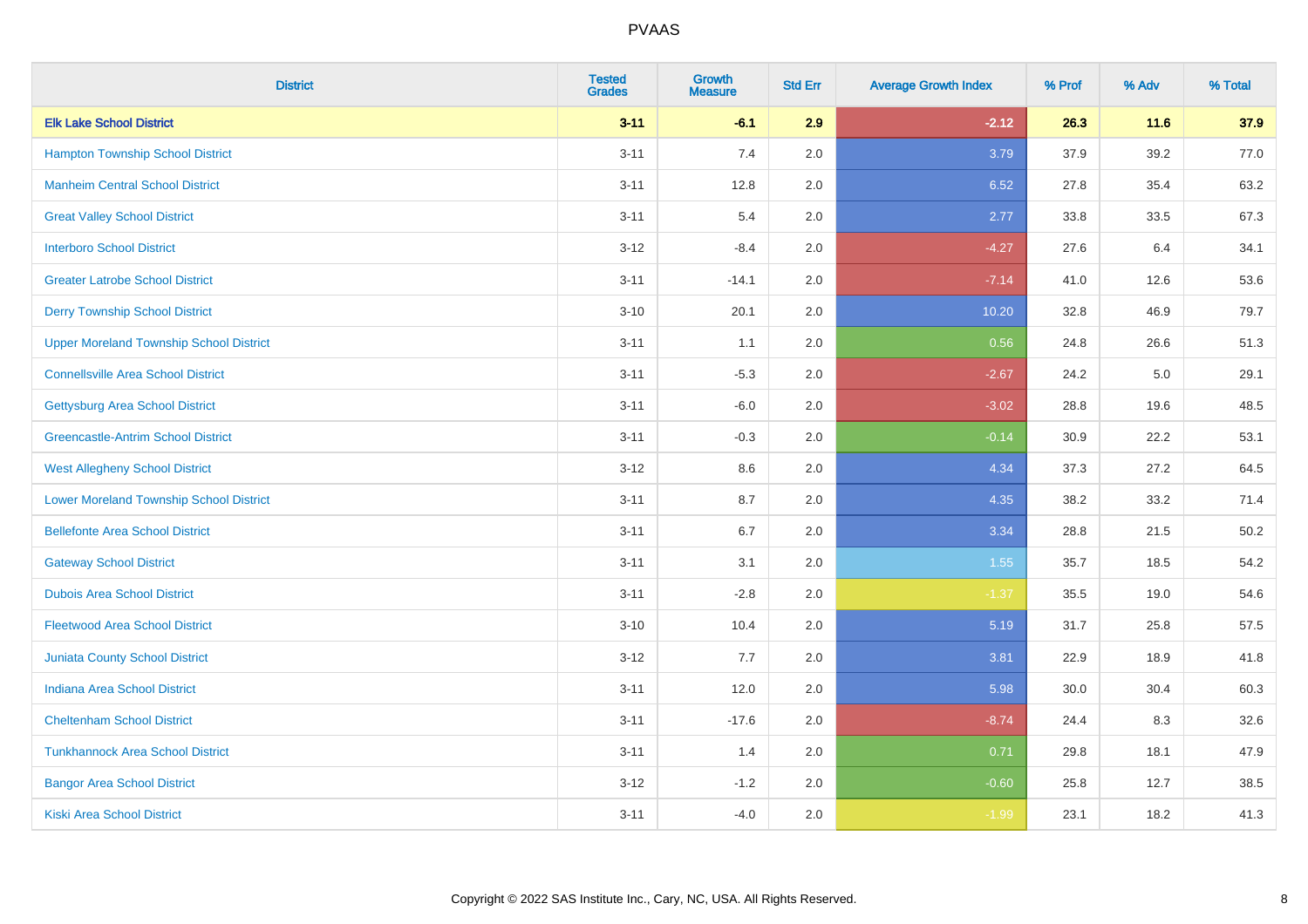| <b>District</b>                               | <b>Tested</b><br><b>Grades</b> | <b>Growth</b><br><b>Measure</b> | <b>Std Err</b> | <b>Average Growth Index</b> | % Prof | % Adv  | % Total |
|-----------------------------------------------|--------------------------------|---------------------------------|----------------|-----------------------------|--------|--------|---------|
| <b>Elk Lake School District</b>               | $3 - 11$                       | $-6.1$                          | 2.9            | $-2.12$                     | 26.3   | $11.6$ | 37.9    |
| <b>Spring Grove Area School District</b>      | $3 - 11$                       | 3.9                             | 2.0            | 1.90                        | 30.0   | 23.0   | 53.0    |
| <b>Montour School District</b>                | $3 - 11$                       | $-6.1$                          | 2.1            | $-2.95$                     | 31.8   | 23.6   | 55.3    |
| <b>Wallenpaupack Area School District</b>     | $3 - 11$                       | $8.8\,$                         | 2.1            | 4.28                        | 28.5   | 18.9   | 47.4    |
| 21st Century Cyber Charter School             | $6 - 12$                       | 6.6                             | 2.1            | 3.16                        | 29.0   | 21.8   | 50.8    |
| <b>Pottsville Area School District</b>        | $3 - 12$                       | $-4.9$                          | 2.1            | $-2.36$                     | 21.8   | 7.9    | 29.6    |
| Esperanza Academy Charter School              | $4 - 11$                       | 2.1                             | 2.1            | $1.01$                      | 14.2   | 3.6    | 17.8    |
| <b>Dallas School District</b>                 | $3 - 11$                       | 8.1                             | 2.1            | 3.87                        | 32.4   | 22.4   | 54.8    |
| Selinsgrove Area School District              | $3 - 12$                       | $-5.7$                          | 2.1            | $-2.74$                     | 25.4   | 13.9   | 39.2    |
| <b>York Suburban School District</b>          | $3 - 11$                       | 7.4                             | 2.1            | 3.55                        | 24.9   | 31.2   | 56.1    |
| Mifflinburg Area School District              | $3 - 11$                       | $-6.0$                          | 2.1            | $-2.87$                     | 32.7   | 13.3   | 46.0    |
| <b>Blue Mountain School District</b>          | $3 - 10$                       | 12.2                            | 2.1            | 5.81                        | 30.7   | 26.1   | 56.8    |
| Southern Lehigh School District               | $3 - 11$                       | $-4.1$                          | 2.1            | $-1.94$                     | 39.3   | 28.0   | 67.2    |
| <b>Crawford Central School District</b>       | $3 - 11$                       | 5.7                             | 2.1            | 2.71                        | 26.4   | 15.8   | 42.1    |
| <b>Freeport Area School District</b>          | $3 - 10$                       | $-0.2$                          | 2.1            | $-0.10$                     | 37.4   | 29.8   | 67.2    |
| <b>Conrad Weiser Area School District</b>     | $3 - 11$                       | 7.1                             | 2.1            | 3.34                        | 28.2   | 14.4   | 42.6    |
| Northwestern Lehigh School District           | $3 - 11$                       | $-2.4$                          | 2.1            | $-1.14$                     | 41.7   | 17.9   | 59.5    |
| East Pennsboro Area School District           | $3 - 11$                       | 4.8                             | 2.1            | 2.26                        | 36.8   | 16.9   | 53.7    |
| <b>Rose Tree Media School District</b>        | $3 - 10$                       | $-2.8$                          | 2.1            | $-1.33$                     | 35.2   | 29.6   | 64.8    |
| <b>Chartiers Valley School District</b>       | $3 - 11$                       | $-9.1$                          | 2.1            | $-4.23$                     | 20.7   | 17.4   | 38.0    |
| <b>Eastern Lebanon County School District</b> | $3 - 11$                       | 4.0                             | 2.1            | 1.89                        | 23.5   | 11.5   | 35.0    |
| <b>East Lycoming School District</b>          | $3 - 11$                       | $-10.9$                         | 2.1            | $-5.08$                     | 22.5   | 8.2    | 30.8    |
| <b>Tuscarora School District</b>              | $3 - 11$                       | 13.4                            | 2.2            | 6.20                        | 37.1   | 26.3   | 63.4    |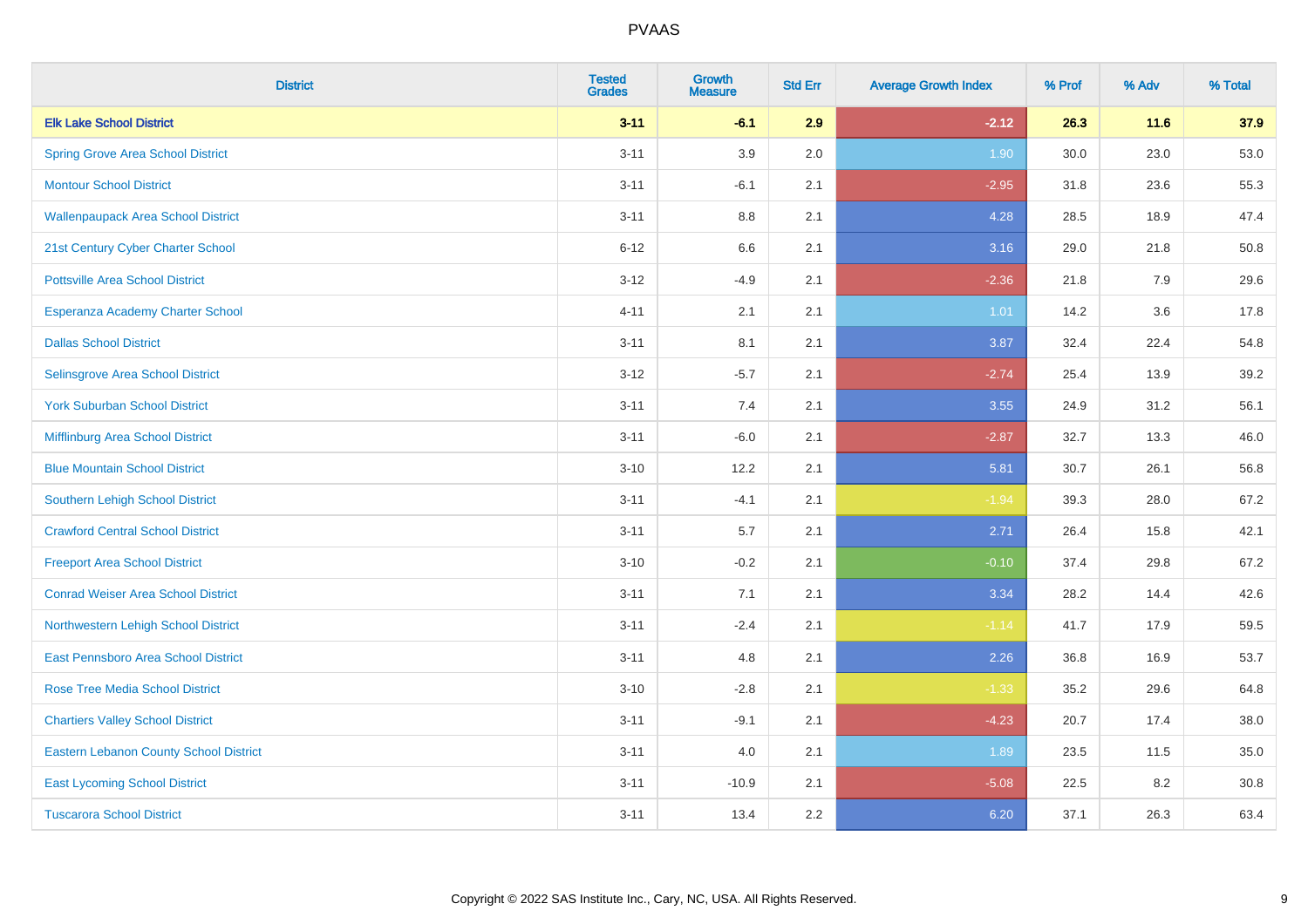| <b>District</b>                               | <b>Tested</b><br><b>Grades</b> | <b>Growth</b><br><b>Measure</b> | <b>Std Err</b> | <b>Average Growth Index</b> | % Prof | % Adv | % Total |
|-----------------------------------------------|--------------------------------|---------------------------------|----------------|-----------------------------|--------|-------|---------|
| <b>Elk Lake School District</b>               | $3 - 11$                       | $-6.1$                          | 2.9            | $-2.12$                     | 26.3   | 11.6  | 37.9    |
| <b>Donegal School District</b>                | $3 - 12$                       | 5.9                             | $2.2\,$        | 2.72                        | 34.1   | 23.1  | 57.2    |
| <b>Mckeesport Area School District</b>        | $3 - 12$                       | 4.6                             | 2.2            | 2.14                        | 21.1   | 4.4   | 25.5    |
| North Schuylkill School District              | $3 - 11$                       | $-4.7$                          | 2.2            | $-2.16$                     | 20.2   | 11.7  | 31.9    |
| <b>Pittston Area School District</b>          | $3 - 11$                       | $-8.2$                          | 2.2            | $-3.75$                     | 26.7   | 14.8  | 41.5    |
| <b>Ringgold School District</b>               | $3 - 11$                       | 2.9                             | 2.2            | 1.32                        | 23.8   | 13.3  | 37.1    |
| <b>Wallingford-Swarthmore School District</b> | $3 - 10$                       | 5.0                             | 2.2            | 2.25                        | 33.3   | 37.1  | 70.4    |
| <b>New Foundations Charter School</b>         | $3 - 11$                       | 0.6                             | 2.2            | 0.29                        | 22.4   | 4.0   | 26.4    |
| <b>Crestwood School District</b>              | $3 - 11$                       | $-3.4$                          | 2.2            | $-1.52$                     | 33.1   | 21.7  | 54.9    |
| <b>Fort Leboeuf School District</b>           | $3 - 11$                       | 3.5                             | $2.2\,$        | 1.58                        | 32.0   | 16.8  | 48.8    |
| <b>Pottstown School District</b>              | $3 - 12$                       | 2.0                             | 2.2            | 0.88                        | 19.4   | 6.2   | 25.6    |
| <b>Valley View School District</b>            | $3 - 11$                       | 9.3                             | 2.2            | 4.18                        | 26.6   | 23.1  | 49.7    |
| Saint Marys Area School District              | $3 - 11$                       | $6.0\,$                         | 2.2            | 2.69                        | 35.4   | 18.3  | 53.7    |
| <b>Bucks County Technical High School</b>     | $9 - 10$                       | $-2.9$                          | 2.2            | $-1.29$                     | 27.7   | 10.4  | 38.2    |
| <b>Saucon Valley School District</b>          | $3 - 11$                       | 18.9                            | 2.2            | 8.48                        | 26.0   | 39.6  | 65.6    |
| South Middleton School District               | $3 - 11$                       | 4.4                             | 2.2            | 1.95                        | 31.1   | 16.4  | 47.5    |
| <b>Schuylkill Valley School District</b>      | $3 - 11$                       | $-1.0$                          | 2.2            | $-0.47$                     | 29.8   | 20.2  | 50.0    |
| <b>South Butler County School District</b>    | $3 - 10$                       | 6.3                             | 2.2            | 2.80                        | 37.8   | 19.2  | 57.0    |
| <b>Greensburg Salem School District</b>       | $3 - 11$                       | $-6.9$                          | 2.2            | $-3.06$                     | 30.3   | 13.3  | 43.6    |
| <b>Grove City Area School District</b>        | $3 - 12$                       | $-8.8$                          | 2.3            | $-3.89$                     | 25.6   | 16.4  | 42.0    |
| Northern Lebanon School District              | $3 - 11$                       | $-0.7$                          | 2.3            | $-0.29$                     | 18.8   | 6.8   | 25.6    |
| <b>Bradford Area School District</b>          | $3 - 12$                       | $-1.8$                          | 2.3            | $-0.79$                     | 31.2   | 16.7  | 47.9    |
| <b>Big Spring School District</b>             | $3 - 11$                       | $-9.8$                          | 2.3            | $-4.32$                     | 23.6   | 12.9  | 36.5    |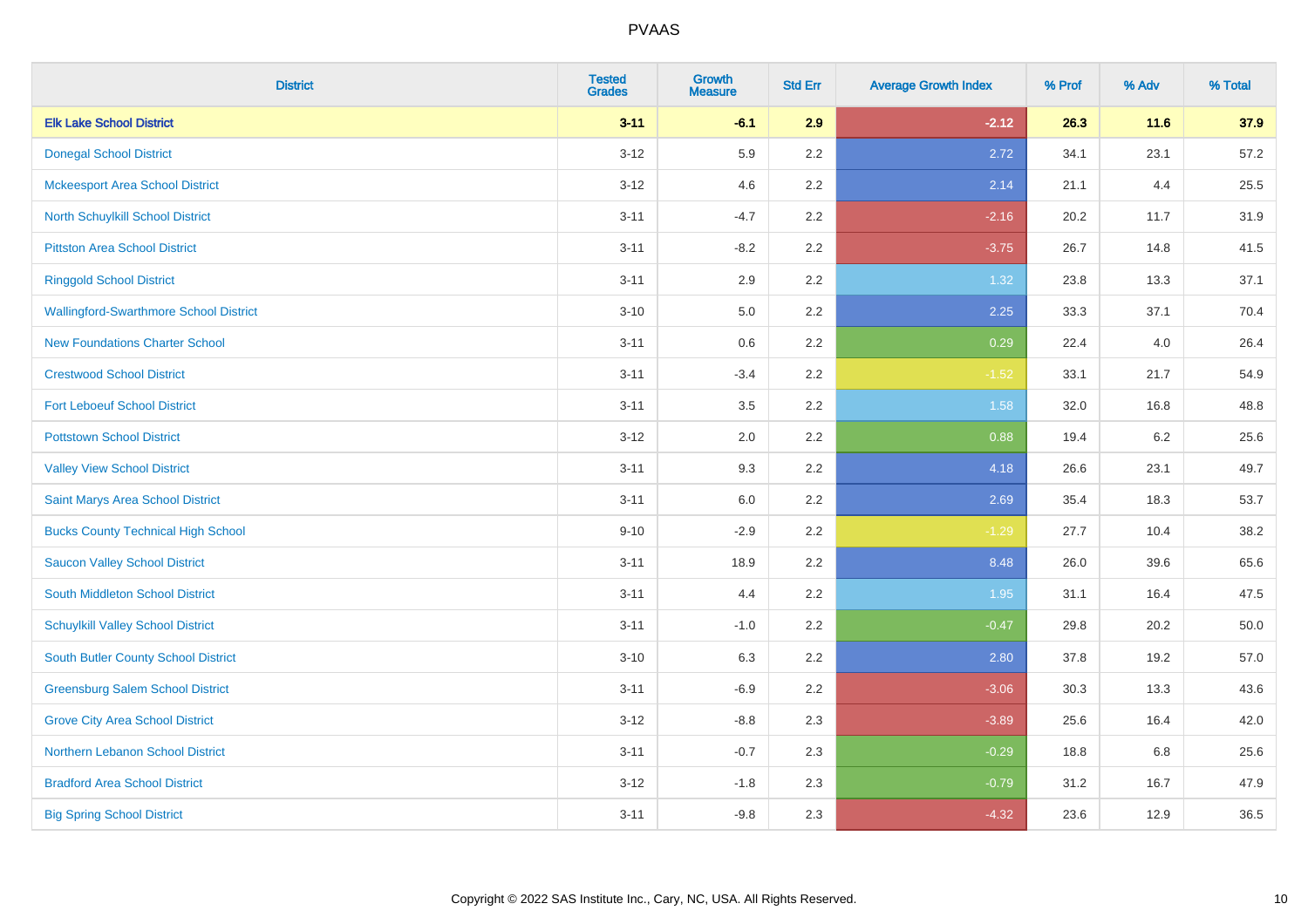| <b>District</b>                             | <b>Tested</b><br><b>Grades</b> | <b>Growth</b><br><b>Measure</b> | <b>Std Err</b> | <b>Average Growth Index</b> | % Prof | % Adv   | % Total |
|---------------------------------------------|--------------------------------|---------------------------------|----------------|-----------------------------|--------|---------|---------|
| <b>Elk Lake School District</b>             | $3 - 11$                       | $-6.1$                          | 2.9            | $-2.12$                     | 26.3   | 11.6    | 37.9    |
| <b>Central Cambria School District</b>      | $3 - 11$                       | $-12.7$                         | 2.3            | $-5.61$                     | 19.4   | 7.4     | 26.9    |
| <b>Corry Area School District</b>           | $3 - 11$                       | $-6.8$                          | 2.3            | $-3.01$                     | 24.0   | 8.8     | 32.8    |
| New Castle Area School District             | $3 - 12$                       | $-13.6$                         | 2.3            | $-5.99$                     | 17.6   | $2.0\,$ | 19.5    |
| <b>Tyrone Area School District</b>          | $3 - 12$                       | 29.2                            | 2.3            | 12.86                       | 36.6   | 29.1    | 65.7    |
| <b>Mount Pleasant Area School District</b>  | $3 - 11$                       | $-5.4$                          | 2.3            | $-2.37$                     | 33.3   | 8.7     | 42.0    |
| <b>Keystone Oaks School District</b>        | $3 - 11$                       | $-7.2$                          | 2.3            | $-3.14$                     | 30.0   | 11.1    | 41.0    |
| <b>Belle Vernon Area School District</b>    | $3 - 11$                       | 11.1                            | 2.3            | 4.88                        | 31.6   | 25.4    | 57.1    |
| <b>Central Columbia School District</b>     | $3 - 12$                       | 0.3                             | 2.3            | 0.12                        | 25.4   | 37.6    | 63.0    |
| <b>Eastern York School District</b>         | $3 - 11$                       | $-6.2$                          | 2.3            | $-2.70$                     | 27.8   | 18.5    | 46.4    |
| <b>Laurel Highlands School District</b>     | $3 - 11$                       | $-3.8$                          | 2.3            | $-1.63$                     | 20.9   | 14.6    | 35.4    |
| <b>Marple Newtown School District</b>       | $3 - 11$                       | 20.6                            | 2.3            | 8.95                        | 31.1   | 42.7    | 73.8    |
| <b>West Perry School District</b>           | $3 - 11$                       | 11.0                            | 2.3            | 4.76                        | 26.9   | 20.5    | 47.4    |
| <b>Harbor Creek School District</b>         | $3 - 11$                       | 13.4                            | 2.3            | 5.80                        | 34.5   | 40.7    | 75.2    |
| <b>Albert Gallatin Area School District</b> | $3 - 11$                       | $-1.7$                          | 2.3            | $-0.72$                     | 31.9   | 20.7    | 52.7    |
| <b>Avonworth School District</b>            | $3 - 10$                       | $-6.2$                          | 2.3            | $-2.68$                     | 35.9   | 14.1    | 50.0    |
| <b>Dauphin County Technical School</b>      | $9 - 11$                       | $-3.9$                          | 2.3            | $-1.67$                     | 18.3   | 11.1    | 29.3    |
| <b>Blackhawk School District</b>            | $3 - 11$                       | 2.0                             | 2.3            | 0.87                        | 34.6   | 20.7    | 55.3    |
| <b>Wyoming Valley West School District</b>  | $3 - 11$                       | $-5.5$                          | 2.3            | $-2.38$                     | 22.2   | 9.2     | 31.4    |
| <b>Mount Carmel Area School District</b>    | $3 - 11$                       | $-7.9$                          | 2.3            | $-3.38$                     | 18.2   | 4.4     | 22.6    |
| <b>Highlands School District</b>            | $3 - 11$                       | $-1.3$                          | 2.3            | $-0.55$                     | 32.6   | 10.5    | 43.0    |
| <b>Sharon City School District</b>          | $3 - 11$                       | $-6.5$                          | 2.3            | $-2.79$                     | 13.1   | 5.0     | 18.1    |
| <b>Athens Area School District</b>          | $3 - 11$                       | 2.6                             | 2.3            | 1.11                        | 34.9   | 12.3    | 47.3    |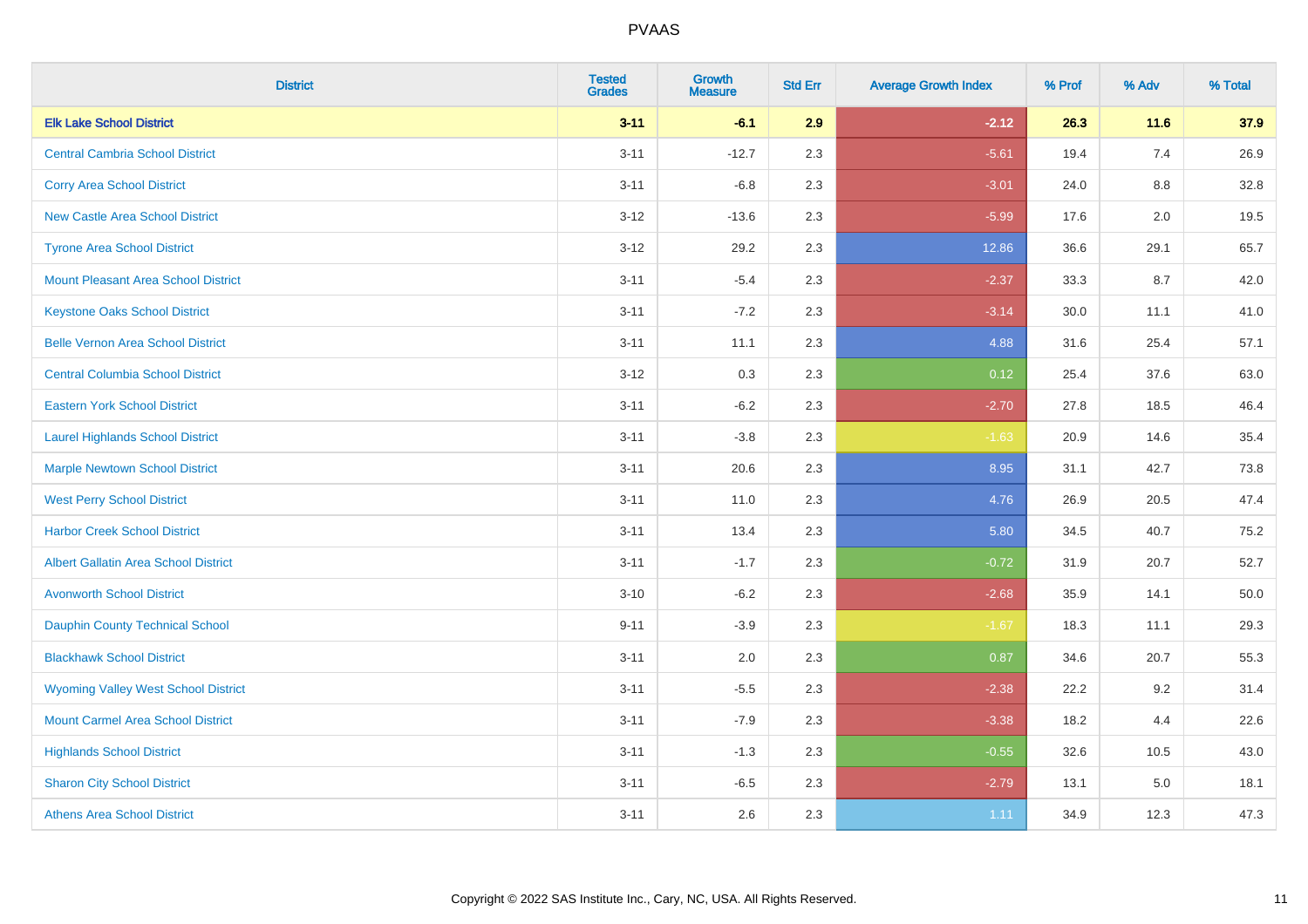| <b>District</b>                          | <b>Tested</b><br><b>Grades</b> | Growth<br><b>Measure</b> | <b>Std Err</b> | <b>Average Growth Index</b> | % Prof | % Adv | % Total |
|------------------------------------------|--------------------------------|--------------------------|----------------|-----------------------------|--------|-------|---------|
| <b>Elk Lake School District</b>          | $3 - 11$                       | $-6.1$                   | 2.9            | $-2.12$                     | 26.3   | 11.6  | 37.9    |
| <b>Wilson Area School District</b>       | $3 - 11$                       | $-0.3$                   | 2.4            | $-0.12$                     | 35.4   | 14.6  | 50.0    |
| <b>Lehighton Area School District</b>    | $3 - 11$                       | 11.4                     | 2.4            | 4.84                        | 30.5   | 24.9  | 55.3    |
| <b>Plum Borough School District</b>      | $3 - 11$                       | $-9.4$                   | 2.4            | $-3.98$                     | 32.9   | 27.4  | 60.4    |
| <b>Tamaqua Area School District</b>      | $3 - 12$                       | 6.5                      | 2.4            | 2.72                        | 34.3   | 17.5  | 51.8    |
| <b>Lewisburg Area School District</b>    | $3 - 11$                       | 1.7                      | 2.4            | 0.72                        | 35.9   | 35.9  | 71.8    |
| <b>Greater Johnstown School District</b> | $3 - 11$                       | $-3.5$                   | 2.4            | $-1.45$                     | 10.3   | 1.3   | 11.5    |
| <b>Somerset Area School District</b>     | $3 - 11$                       | $-7.6$                   | 2.4            | $-3.17$                     | 21.0   | 14.5  | 35.5    |
| <b>Middletown Area School District</b>   | $3 - 11$                       | $-3.4$                   | 2.4            | $-1.44$                     | 34.3   | 15.2  | 49.4    |
| <b>Bedford Area School District</b>      | $3 - 11$                       | 6.4                      | 2.4            | 2.68                        | 31.0   | 20.6  | 51.6    |
| Hamburg Area School District             | $3 - 11$                       | 0.6                      | 2.4            | 0.25                        | 28.0   | 15.5  | 43.6    |
| <b>City CHS</b>                          | $10 - 11$                      | $-5.6$                   | 2.4            | $-2.34$                     | 15.9   | 1.5   | 17.4    |
| <b>Bermudian Springs School District</b> | $3 - 11$                       | 2.5                      | 2.4            | 1.05                        | 31.8   | 23.5  | 55.3    |
| <b>Wilkes-Barre Area School District</b> | $3 - 11$                       | $-12.4$                  | 2.4            | $-5.18$                     | 14.2   | 3.7   | 17.9    |
| <b>Fairview School District</b>          | $3 - 11$                       | 8.3                      | 2.4            | 3.43                        | 41.9   | 34.9  | 76.7    |
| <b>Penn Hills School District</b>        | $3 - 11$                       | 0.0                      | 2.4            | 0.02                        | 18.4   | 7.1   | 25.6    |
| Penn Cambria School District             | $3 - 11$                       | $-4.5$                   | 2.4            | $-1.86$                     | 27.3   | 15.8  | 43.2    |
| <b>Spring Cove School District</b>       | $3 - 11$                       | 9.1                      | 2.4            | 3.77                        | 31.8   | 25.4  | 57.1    |
| Jim Thorpe Area School District          | $3 - 11$                       | $-10.9$                  | 2.4            | $-4.48$                     | 19.5   | 6.0   | 25.5    |
| <b>Agora Cyber Charter School</b>        | $3 - 11$                       | 14.6                     | 2.4            | 6.03                        | 24.7   | 19.5  | 44.2    |
| <b>General Mclane School District</b>    | $3 - 11$                       | $-10.7$                  | 2.4            | $-4.40$                     | 34.0   | 15.6  | 49.6    |
| <b>Shikellamy School District</b>        | $3 - 10$                       | $-8.3$                   | 2.4            | $-3.42$                     | 20.8   | 18.5  | 39.2    |
| Oil City Area School District            | $3 - 11$                       | 8.6                      | 2.4            | 3.56                        | 29.1   | 13.1  | 42.2    |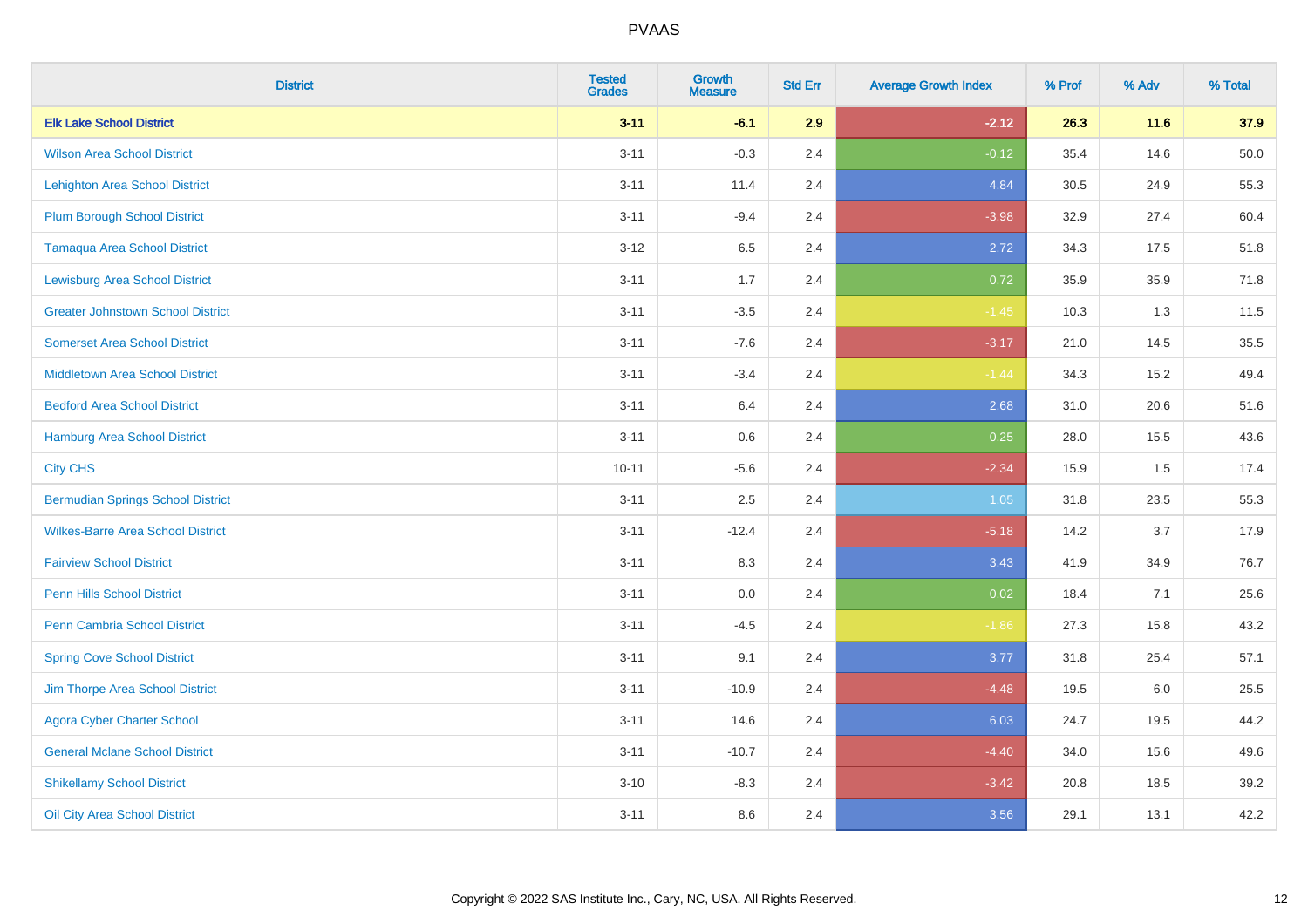| <b>District</b>                                | <b>Tested</b><br><b>Grades</b> | <b>Growth</b><br><b>Measure</b> | <b>Std Err</b> | <b>Average Growth Index</b> | % Prof | % Adv  | % Total |
|------------------------------------------------|--------------------------------|---------------------------------|----------------|-----------------------------|--------|--------|---------|
| <b>Elk Lake School District</b>                | $3 - 11$                       | $-6.1$                          | 2.9            | $-2.12$                     | 26.3   | $11.6$ | 37.9    |
| <b>Littlestown Area School District</b>        | $3 - 11$                       | 28.7                            | 2.4            | 11.83                       | 38.4   | 29.3   | 67.7    |
| <b>Berwick Area School District</b>            | $3 - 11$                       | $-6.9$                          | 2.4            | $-2.84$                     | 22.3   | 11.5   | 33.8    |
| <b>Tredyffrin-Easttown School District</b>     | $3 - 10$                       | 8.7                             | 2.4            | 3.57                        | 35.2   | 35.8   | 71.0    |
| Annville-Cleona School District                | $3-12$                         | 1.1                             | 2.4            | 0.45                        | 34.8   | 13.6   | 48.5    |
| <b>Oley Valley School District</b>             | $3 - 11$                       | 1.4                             | 2.4            | 0.56                        | 37.4   | 23.9   | 61.4    |
| <b>Shamokin Area School District</b>           | $3 - 11$                       | $-2.6$                          | 2.5            | $-1.06$                     | 19.6   | 9.8    | 29.3    |
| <b>Slippery Rock Area School District</b>      | $3 - 11$                       | $-3.8$                          | 2.5            | $-1.56$                     | 30.8   | 21.9   | 52.7    |
| <b>Elizabeth Forward School District</b>       | $3 - 11$                       | $-5.5$                          | 2.5            | $-2.25$                     | 32.2   | 12.8   | 45.0    |
| <b>Wayne Highlands School District</b>         | $3 - 11$                       | 22.5                            | 2.5            | 9.16                        | 33.8   | 40.4   | 74.2    |
| <b>MaST Community Charter School</b>           | $3 - 10$                       | $-0.9$                          | 2.5            | $-0.34$                     | 25.0   | 21.6   | 46.6    |
| <b>Universal Audenried Charter School</b>      | $9 - 11$                       | $-3.8$                          | 2.5            | $-1.53$                     | 3.0    | 0.5    | 3.5     |
| Lehigh Valley Charter High School For The Arts | $9 - 10$                       | $-11.8$                         | 2.5            | $-4.76$                     | 28.9   | 5.7    | 34.6    |
| <b>Deer Lakes School District</b>              | $3 - 11$                       | $-10.0$                         | 2.5            | $-4.02$                     | 27.7   | 9.9    | 37.6    |
| <b>Quaker Valley School District</b>           | $3 - 11$                       | 12.2                            | 2.5            | 4.90                        | 39.5   | 26.4   | 65.9    |
| <b>Wyoming Area School District</b>            | $3 - 10$                       | $-5.5$                          | 2.5            | $-2.21$                     | 32.0   | 9.6    | 41.6    |
| <b>Scranton School District</b>                | $3 - 12$                       | $-10.1$                         | 2.5            | $-4.04$                     | 20.0   | 7.7    | 27.7    |
| <b>West Mifflin Area School District</b>       | $3 - 12$                       | $-11.9$                         | 2.5            | $-4.77$                     | 15.9   | 4.0    | 19.9    |
| <b>Milton Area School District</b>             | $3 - 11$                       | $-10.1$                         | 2.5            | $-4.04$                     | 23.0   | 11.3   | 34.2    |
| <b>Tech Freire Charter School</b>              | $9 - 11$                       | $0.7\,$                         | 2.5            | 0.27                        | 3.6    | 0.0    | 3.6     |
| <b>Upper Adams School District</b>             | $3 - 11$                       | 0.9                             | 2.5            | 0.37                        | 33.0   | 17.0   | 50.0    |
| <b>Hermitage School District</b>               | $3 - 12$                       | 14.0                            | 2.5            | 5.59                        | 34.0   | 27.0   | 61.0    |
| <b>Titusville Area School District</b>         | $3 - 11$                       | $-5.0$                          | 2.5            | $-1.98$                     | 26.5   | 6.8    | 33.3    |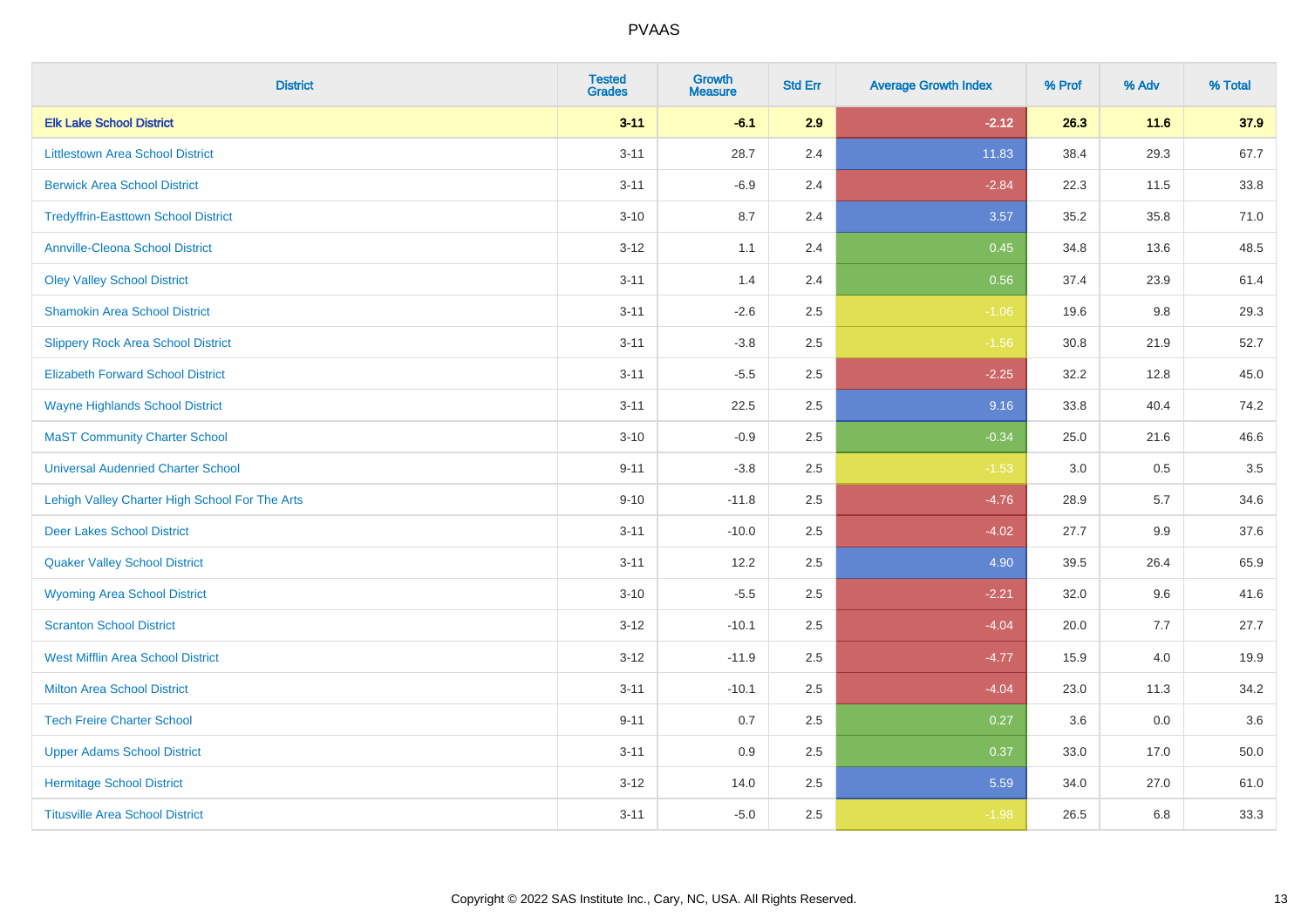| <b>District</b>                                                       | <b>Tested</b><br><b>Grades</b> | <b>Growth</b><br><b>Measure</b> | <b>Std Err</b> | <b>Average Growth Index</b> | % Prof | % Adv  | % Total |
|-----------------------------------------------------------------------|--------------------------------|---------------------------------|----------------|-----------------------------|--------|--------|---------|
| <b>Elk Lake School District</b>                                       | $3 - 11$                       | $-6.1$                          | 2.9            | $-2.12$                     | 26.3   | $11.6$ | 37.9    |
| Pen Argyl Area School District                                        | $3 - 12$                       | 12.8                            | 2.5            | 5.10                        | 28.5   | 23.8   | 52.3    |
| Northern Lehigh School District                                       | $3 - 12$                       | 6.1                             | 2.5            | 2.42                        | 21.4   | 18.0   | 39.3    |
| <b>Central Greene School District</b>                                 | $3 - 11$                       | $-0.4$                          | 2.5            | $-0.15$                     | 27.8   | 14.8   | 42.6    |
| <b>Bald Eagle Area School District</b>                                | $3 - 11$                       | 7.6                             | 2.5            | 3.00                        | 31.6   | 15.6   | 47.3    |
| <b>Jersey Shore Area School District</b>                              | $3 - 11$                       | 0.7                             | 2.5            | 0.27                        | 39.3   | 13.6   | 52.9    |
| <b>Forest Hills School District</b>                                   | $3 - 11$                       | 1.8                             | 2.5            | 0.71                        | 28.8   | 10.3   | 39.1    |
| Preparatory Charter School Of Mathematics, Science, Tech, And Careers | $9 - 10$                       | $-5.1$                          | 2.5            | $-2.03$                     | 6.3    | 1.4    | 7.7     |
| Ambridge Area School District                                         | $3 - 12$                       | $-19.4$                         | 2.5            | $-7.64$                     | 23.2   | 5.6    | 28.9    |
| <b>Beaver Area School District</b>                                    | $3 - 10$                       | $-3.0$                          | 2.5            | $-1.16$                     | 25.8   | 27.8   | 53.6    |
| <b>Woodland Hills School District</b>                                 | $3 - 12$                       | $-4.2$                          | 2.5            | $-1.66$                     | 10.1   | 1.4    | 11.5    |
| <b>Innovative Arts Academy Charter School</b>                         | $6 - 11$                       | $-7.2$                          | 2.5            | $-2.83$                     | 2.0    | 0.0    | 2.0     |
| <b>South Park School District</b>                                     | $3 - 11$                       | $-8.8$                          | 2.5            | $-3.46$                     | 28.1   | 17.0   | 45.2    |
| <b>Brandywine Heights Area School District</b>                        | $3 - 11$                       | 5.8                             | 2.6            | 2.27                        | 27.7   | 28.6   | 56.2    |
| <b>Conneaut School District</b>                                       | $3 - 12$                       | $-2.3$                          | 2.6            | $-0.91$                     | 27.4   | 9.7    | 37.1    |
| <b>Midd-West School District</b>                                      | $3 - 11$                       | 3.6                             | 2.6            | 1.42                        | 28.6   | 25.0   | 53.6    |
| Huntingdon Area School District                                       | $3 - 11$                       | 5.8                             | 2.6            | 2.28                        | 27.8   | 17.4   | 45.2    |
| <b>Danville Area School District</b>                                  | $3 - 11$                       | 18.4                            | 2.6            | 7.19                        | 32.0   | 46.1   | 78.1    |
| Perseus House Charter School Of Excellence                            | $6 - 11$                       | $-6.4$                          | 2.6            | $-2.50$                     | 0.9    | 0.0    | 0.9     |
| Northern Tioga School District                                        | $3 - 12$                       | 6.8                             | 2.6            | 2.64                        | 25.0   | 16.9   | 41.9    |
| <b>Girard School District</b>                                         | $3 - 11$                       | $-12.3$                         | 2.6            | $-4.76$                     | 29.7   | 18.9   | 48.6    |
| Philadelphia Electrical & Tech Charter High School                    | $10 - 10$                      | 1.2                             | 2.6            | 0.45                        | 0.9    | 0.0    | 0.9     |
| <b>Central Valley School District</b>                                 | $3 - 10$                       | 4.7                             | 2.6            | 1.83                        | 37.8   | 18.5   | 56.3    |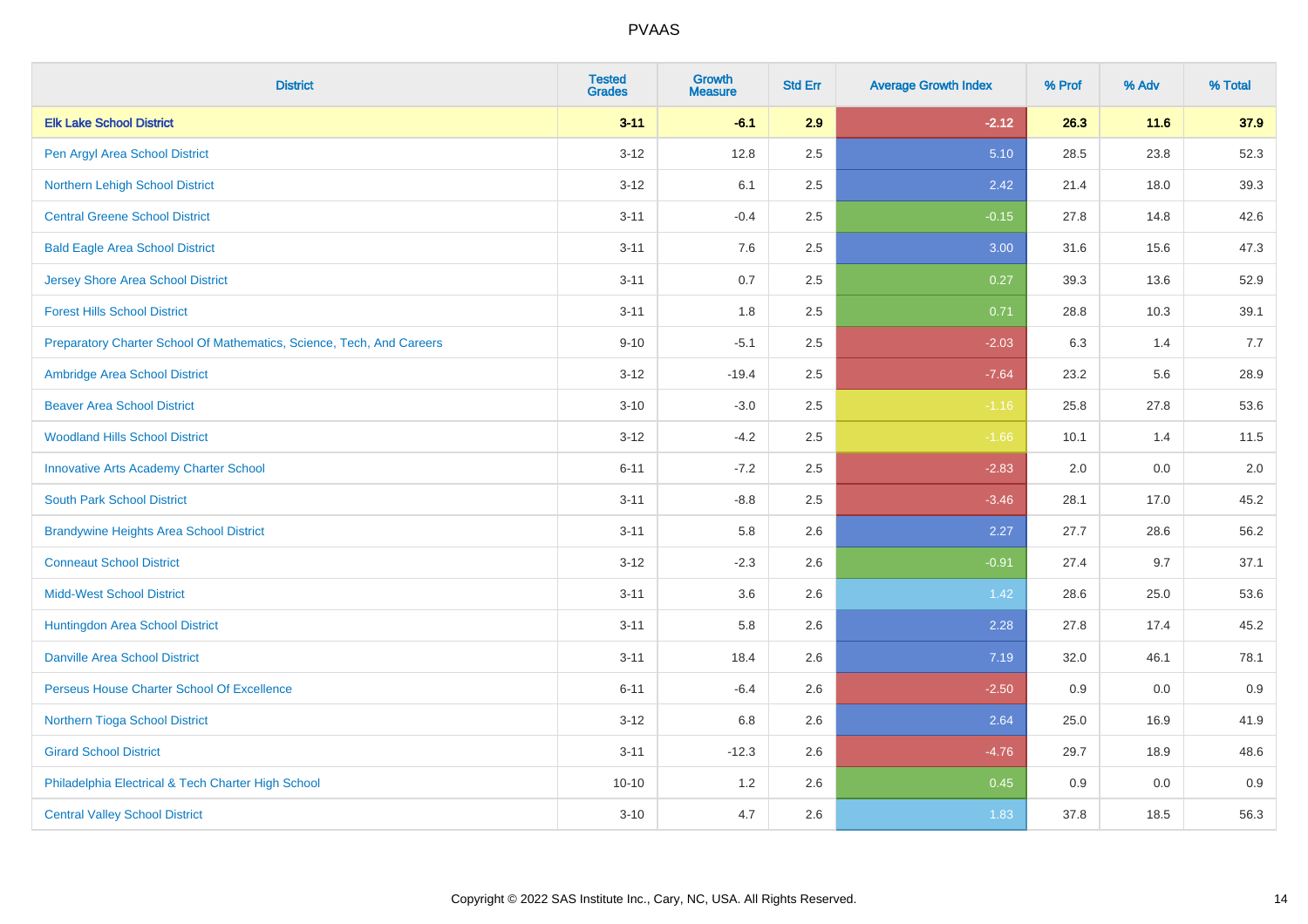| <b>District</b>                                  | <b>Tested</b><br><b>Grades</b> | <b>Growth</b><br><b>Measure</b> | <b>Std Err</b> | <b>Average Growth Index</b> | % Prof | % Adv | % Total |
|--------------------------------------------------|--------------------------------|---------------------------------|----------------|-----------------------------|--------|-------|---------|
| <b>Elk Lake School District</b>                  | $3 - 11$                       | $-6.1$                          | 2.9            | $-2.12$                     | 26.3   | 11.6  | 37.9    |
| <b>Susquenita School District</b>                | $3 - 11$                       | $-5.9$                          | 2.6            | $-2.28$                     | 30.6   | 13.9  | 44.4    |
| <b>Collegium Charter School</b>                  | $3 - 10$                       | 21.2                            | 2.6            | 8.18                        | 25.4   | 16.4  | 41.8    |
| <b>Western Wayne School District</b>             | $3 - 11$                       | 3.6                             | 2.6            | 1.39                        | 30.8   | 16.2  | 47.0    |
| <b>Wyomissing Area School District</b>           | $3 - 12$                       | $-2.4$                          | 2.6            | $-0.92$                     | 25.6   | 28.1  | 53.7    |
| <b>Franklin Area School District</b>             | $3 - 11$                       | $-3.7$                          | 2.6            | $-1.43$                     | 30.5   | 5.9   | 36.4    |
| Community Academy Of Philadelphia Charter School | $3 - 11$                       | 0.1                             | 2.6            | 0.06                        | 9.7    | 2.6   | 12.4    |
| <b>Derry Area School District</b>                | $3 - 11$                       | $-11.8$                         | 2.6            | $-4.53$                     | 34.8   | 6.1   | 40.9    |
| <b>Greater Nanticoke Area School District</b>    | $3 - 12$                       | $-6.8$                          | 2.6            | $-2.58$                     | 15.2   | 8.9   | 24.1    |
| <b>Chester-Upland School District</b>            | $3 - 11$                       | $-3.6$                          | 2.6            | $-1.38$                     | 1.6    | 0.0   | 1.6     |
| <b>Hopewell Area School District</b>             | $3 - 11$                       | 0.8                             | 2.6            | 0.31                        | 34.5   | 12.4  | 46.9    |
| <b>Richland School District</b>                  | $3 - 11$                       | $-6.9$                          | 2.6            | $-2.63$                     | 40.1   | 20.9  | 61.0    |
| Penns Valley Area School District                | $3 - 12$                       | 14.1                            | 2.6            | 5.33                        | 29.6   | 23.3  | 52.9    |
| <b>Montoursville Area School District</b>        | $3 - 12$                       | $-8.4$                          | 2.6            | $-3.17$                     | 38.8   | 18.2  | 57.0    |
| Karns City Area School District                  | $3 - 11$                       | $-7.2$                          | 2.6            | $-2.71$                     | 26.4   | 20.8  | 47.2    |
| <b>Towanda Area School District</b>              | $3 - 11$                       | $-4.0$                          | 2.6            | $-1.52$                     | 24.8   | 9.9   | 34.8    |
| <b>Neshannock Township School District</b>       | $3 - 10$                       | $-12.5$                         | 2.7            | $-4.73$                     | 29.0   | 13.0  | 42.0    |
| Susquehanna Township School District             | $3 - 12$                       | 3.9                             | 2.7            | 1.45                        | 19.0   | 13.1  | 32.0    |
| Boys Latin Of Philadelphia Charter School        | $6 - 12$                       | $-8.0$                          | 2.7            | $-3.02$                     | 1.4    | 0.0   | 1.4     |
| <b>Riverside School District</b>                 | $3 - 11$                       | $-6.2$                          | 2.7            | $-2.33$                     | 20.8   | 17.0  | 37.7    |
| <b>Palmerton Area School District</b>            | $3 - 11$                       | $-0.9$                          | 2.7            | $-0.34$                     | 34.3   | 14.3  | 48.6    |
| <b>Loyalsock Township School District</b>        | $3 - 12$                       | 26.7                            | 2.7            | 9.92                        | 36.8   | 35.1  | 71.9    |
| Schuylkill Haven Area School District            | $3 - 11$                       | $-5.3$                          | 2.7            | $-1.96$                     | 22.2   | 11.6  | 33.8    |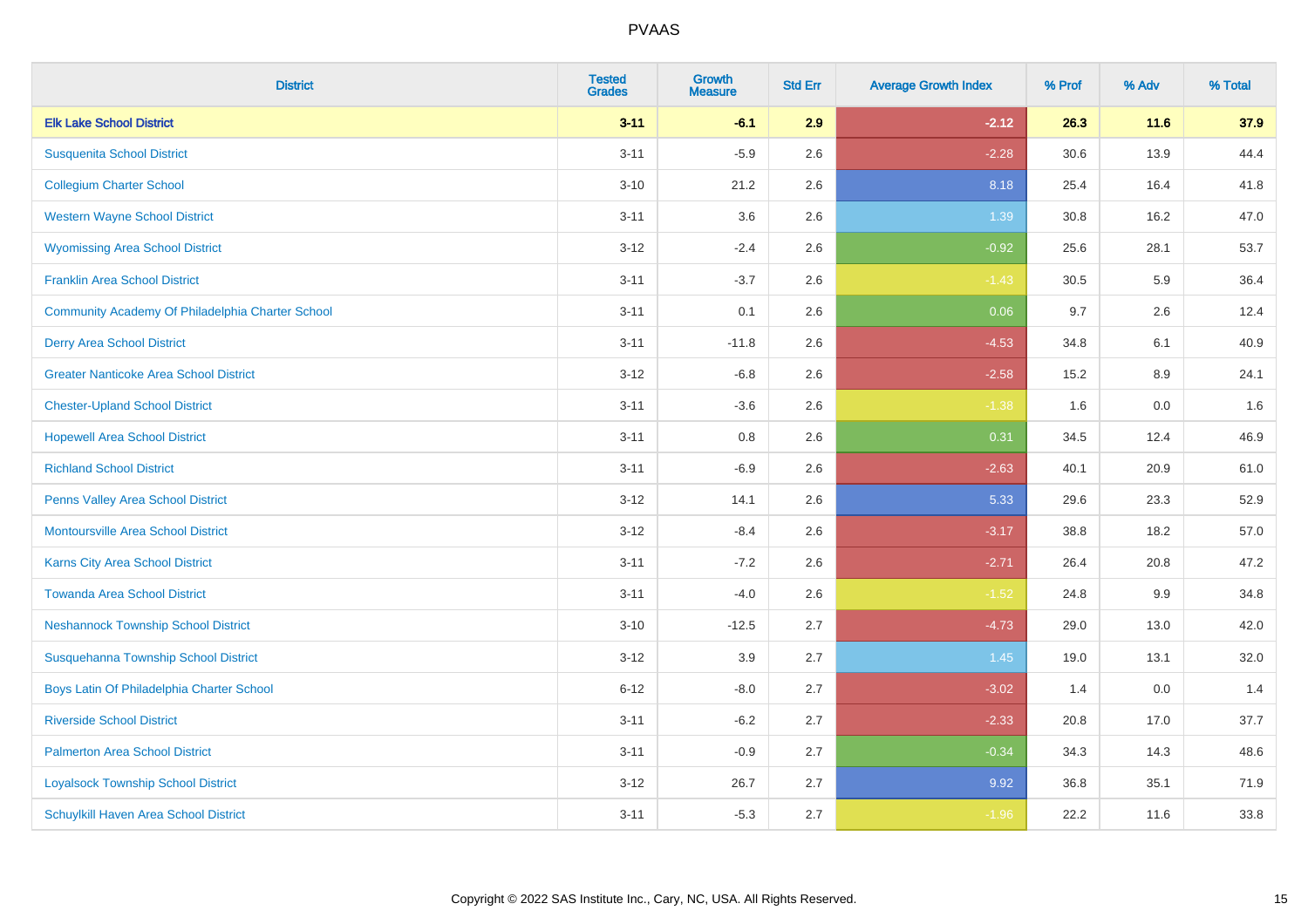| <b>District</b>                                    | <b>Tested</b><br><b>Grades</b> | <b>Growth</b><br><b>Measure</b> | <b>Std Err</b> | <b>Average Growth Index</b> | % Prof | % Adv | % Total |
|----------------------------------------------------|--------------------------------|---------------------------------|----------------|-----------------------------|--------|-------|---------|
| <b>Elk Lake School District</b>                    | $3 - 11$                       | $-6.1$                          | 2.9            | $-2.12$                     | 26.3   | 11.6  | 37.9    |
| <b>Dunmore School District</b>                     | $3 - 11$                       | $-12.2$                         | 2.7            | $-4.51$                     | 15.0   | 5.3   | 20.4    |
| <b>Riverside Beaver County School District</b>     | $3 - 11$                       | $-5.5$                          | 2.7            | $-2.03$                     | 35.8   | 23.2  | 59.0    |
| <b>Punxsutawney Area School District</b>           | $3 - 11$                       | 15.8                            | 2.7            | 5.83                        | 18.6   | 29.0  | 47.6    |
| <b>Mid Valley School District</b>                  | $3 - 10$                       | $-11.1$                         | 2.7            | $-4.07$                     | 28.3   | 8.1   | 36.4    |
| <b>North East School District</b>                  | $3 - 11$                       | $-5.3$                          | 2.7            | $-1.97$                     | 31.7   | 24.8  | 56.4    |
| <b>Yough School District</b>                       | $3 - 10$                       | $-6.2$                          | 2.7            | $-2.27$                     | 28.9   | 8.8   | 37.7    |
| <b>Warrior Run School District</b>                 | $3 - 11$                       | 10.5                            | 2.7            | 3.86                        | 34.1   | 16.8  | 50.9    |
| Philadelphia Academy Charter School                | $3 - 11$                       | $-14.7$                         | 2.7            | $-5.42$                     | 21.6   | 3.9   | 25.5    |
| <b>West York Area School District</b>              | $3 - 12$                       | $-9.8$                          | 2.7            | $-3.57$                     | 21.9   | 10.9  | 32.8    |
| <b>Lincoln Park Performing Arts Charter School</b> | $7 - 11$                       | $-14.9$                         | 2.7            | $-5.45$                     | 39.3   | 8.9   | 48.2    |
| <b>Charleroi School District</b>                   | $3 - 11$                       | $-4.3$                          | 2.7            | $-1.55$                     | 22.2   | 15.9  | 38.1    |
| <b>Hanover Public School District</b>              | $3 - 11$                       | $-12.4$                         | 2.7            | $-4.50$                     | 22.7   | 6.2   | 28.9    |
| <b>Wattsburg Area School District</b>              | $3 - 11$                       | 1.0                             | 2.7            | 0.36                        | 20.4   | 12.4  | 32.7    |
| <b>Lakeland School District</b>                    | $3 - 11$                       | 13.3                            | 2.8            | 4.80                        | 22.2   | 21.2  | 43.4    |
| <b>Montrose Area School District</b>               | $3 - 10$                       | 12.3                            | 2.8            | 4.41                        | 37.8   | 28.9  | 66.7    |
| Lake-Lehman School District                        | $3 - 11$                       | 14.9                            | 2.8            | 5.34                        | 25.8   | 22.5  | 48.3    |
| <b>Mohawk Area School District</b>                 | $3 - 11$                       | $-10.5$                         | 2.8            | $-3.75$                     | 35.1   | 10.6  | 45.7    |
| <b>Kutztown Area School District</b>               | $3-12$                         | 9.3                             | 2.8            | 3.34                        | 38.5   | 14.6  | 53.2    |
| <b>Columbia-Montour AVTS</b>                       | $9 - 10$                       | $-7.1$                          | 2.8            | $-2.52$                     | 19.5   | 3.2   | 22.7    |
| <b>Blairsville-Saltsburg School District</b>       | $3 - 11$                       | $-7.5$                          | 2.8            | $-2.67$                     | 20.1   | 8.2   | 28.3    |
| Mastery Charter School - Shoemaker Campus          | $7 - 10$                       | $-2.3$                          | 2.8            | $-0.81$                     | 10.1   | 3.7   | 13.8    |
| <b>Iroquois School District</b>                    | $3 - 11$                       | 13.6                            | 2.8            | 4.83                        | 33.3   | 16.0  | 49.4    |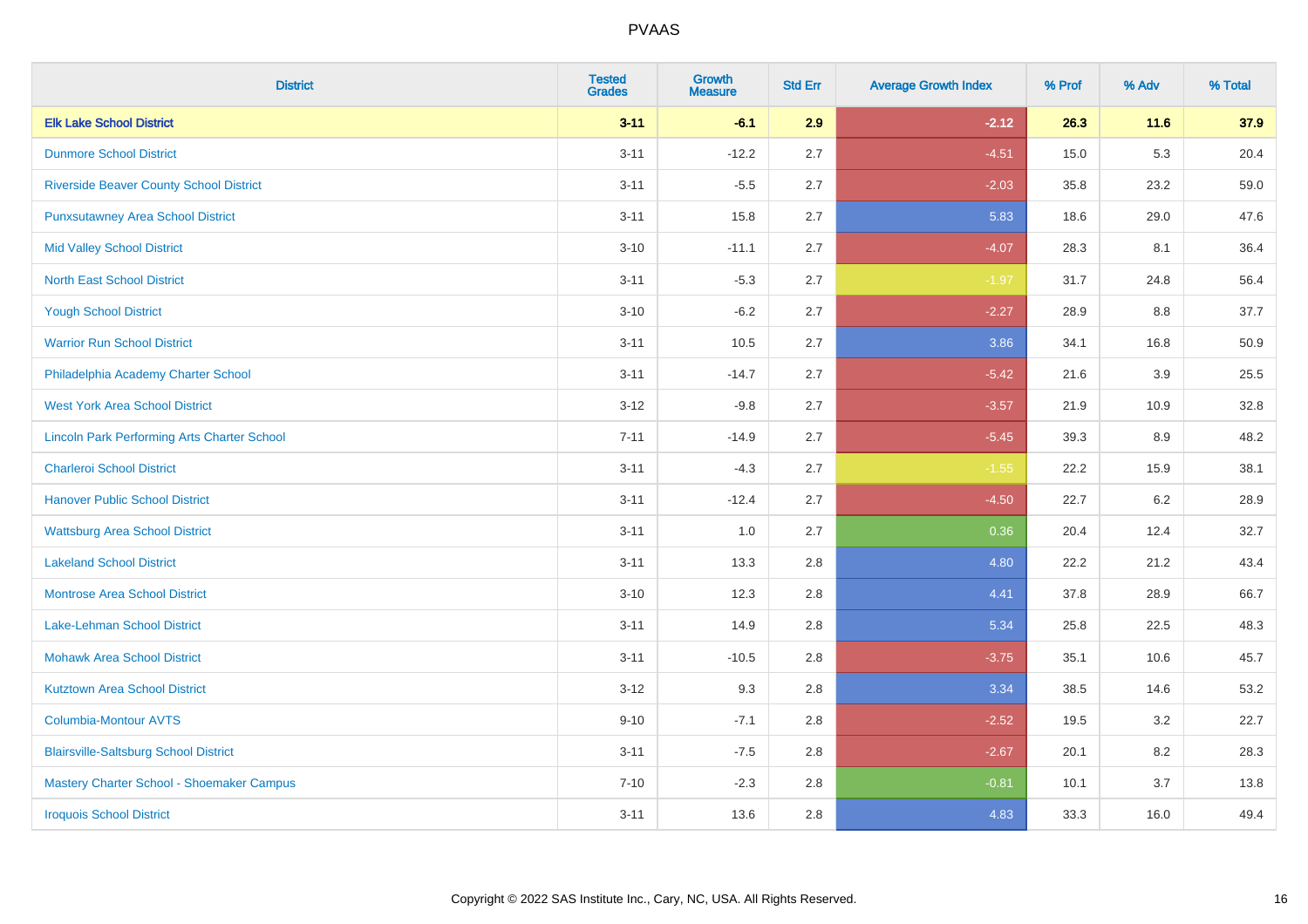| <b>District</b>                              | <b>Tested</b><br><b>Grades</b> | <b>Growth</b><br><b>Measure</b> | <b>Std Err</b> | <b>Average Growth Index</b> | % Prof | % Adv  | % Total |
|----------------------------------------------|--------------------------------|---------------------------------|----------------|-----------------------------|--------|--------|---------|
| <b>Elk Lake School District</b>              | $3 - 11$                       | $-6.1$                          | 2.9            | $-2.12$                     | 26.3   | 11.6   | 37.9    |
| Southern Tioga School District               | $3 - 11$                       | $-0.1$                          | 2.8            | $-0.03$                     | 26.3   | 10.3   | 36.6    |
| Catasauqua Area School District              | $3 - 12$                       | $-7.3$                          | 2.8            | $-2.58$                     | 27.1   | 11.2   | 38.3    |
| <b>Bellwood-Antis School District</b>        | $3 - 10$                       | 3.5                             | 2.8            | 1.24                        | 40.9   | 19.4   | 60.2    |
| <b>Mount Union Area School District</b>      | $3 - 10$                       | $-2.5$                          | 2.8            | $-0.89$                     | 19.8   | 5.8    | 25.6    |
| <b>Westmont Hilltop School District</b>      | $3 - 11$                       | $-1.0$                          | 2.8            | $-0.36$                     | 33.3   | 14.7   | 48.0    |
| <b>Big Beaver Falls Area School District</b> | $3 - 11$                       | $-17.9$                         | 2.8            | $-6.27$                     | 9.4    | 2.8    | 12.2    |
| <b>Elk Lake School District</b>              | $3 - 11$                       | $-6.1$                          | 2.9            | $-2.12$                     | 26.3   | $11.6$ | 37.9    |
| <b>Kane Area School District</b>             | $3 - 10$                       | $8.8\,$                         | 2.9            | 3.07                        | 31.4   | 19.8   | 51.2    |
| <b>Marion Center Area School District</b>    | $3 - 10$                       | 0.8                             | 2.9            | 0.27                        | 23.3   | 11.1   | 34.4    |
| <b>Canton Area School District</b>           | $3 - 11$                       | 8.4                             | 2.9            | 2.92                        | 13.8   | 23.0   | 36.8    |
| <b>Palisades School District</b>             | $3 - 11$                       | 7.7                             | 2.9            | 2.66                        | 27.8   | 20.3   | 48.1    |
| <b>Moniteau School District</b>              | $3 - 11$                       | $-11.8$                         | 2.9            | $-4.07$                     | 22.6   | 5.0    | 27.6    |
| <b>Chestnut Ridge School District</b>        | $3 - 12$                       | 4.0                             | 2.9            | 1.38                        | 33.2   | 11.0   | 44.2    |
| Cambria Heights School District              | $3 - 10$                       | $-6.2$                          | 2.9            | $-2.11$                     | 25.0   | 13.0   | 38.0    |
| <b>Washington School District</b>            | $3 - 11$                       | $-15.9$                         | 2.9            | $-5.44$                     | 12.9   | 1.7    | 14.7    |
| <b>Bristol Borough School District</b>       | $3-12$                         | $-5.9$                          | 2.9            | $-2.00$                     | 27.8   | 3.3    | 31.1    |
| New Hope-Solebury School District            | $3 - 11$                       | 28.8                            | 2.9            | 9.77                        | 31.6   | 50.0   | 81.6    |
| <b>Camp Hill School District</b>             | $3 - 12$                       | 20.7                            | 2.9            | 7.00                        | 32.3   | 41.4   | 73.7    |
| <b>Apollo-Ridge School District</b>          | $3 - 12$                       | 9.5                             | 3.0            | 3.23                        | 34.0   | 9.4    | 43.4    |
| <b>Greenville Area School District</b>       | $3 - 11$                       | $-13.2$                         | 3.0            | $-4.45$                     | 32.1   | 4.6    | 36.7    |
| Philipsburg-Osceola Area School District     | $3 - 11$                       | 4.1                             | 3.0            | 1.37                        | 22.5   | 16.2   | 38.8    |
| <b>Mcguffey School District</b>              | $3 - 11$                       | $-12.1$                         | 3.0            | $-4.06$                     | 12.8   | 5.9    | 18.6    |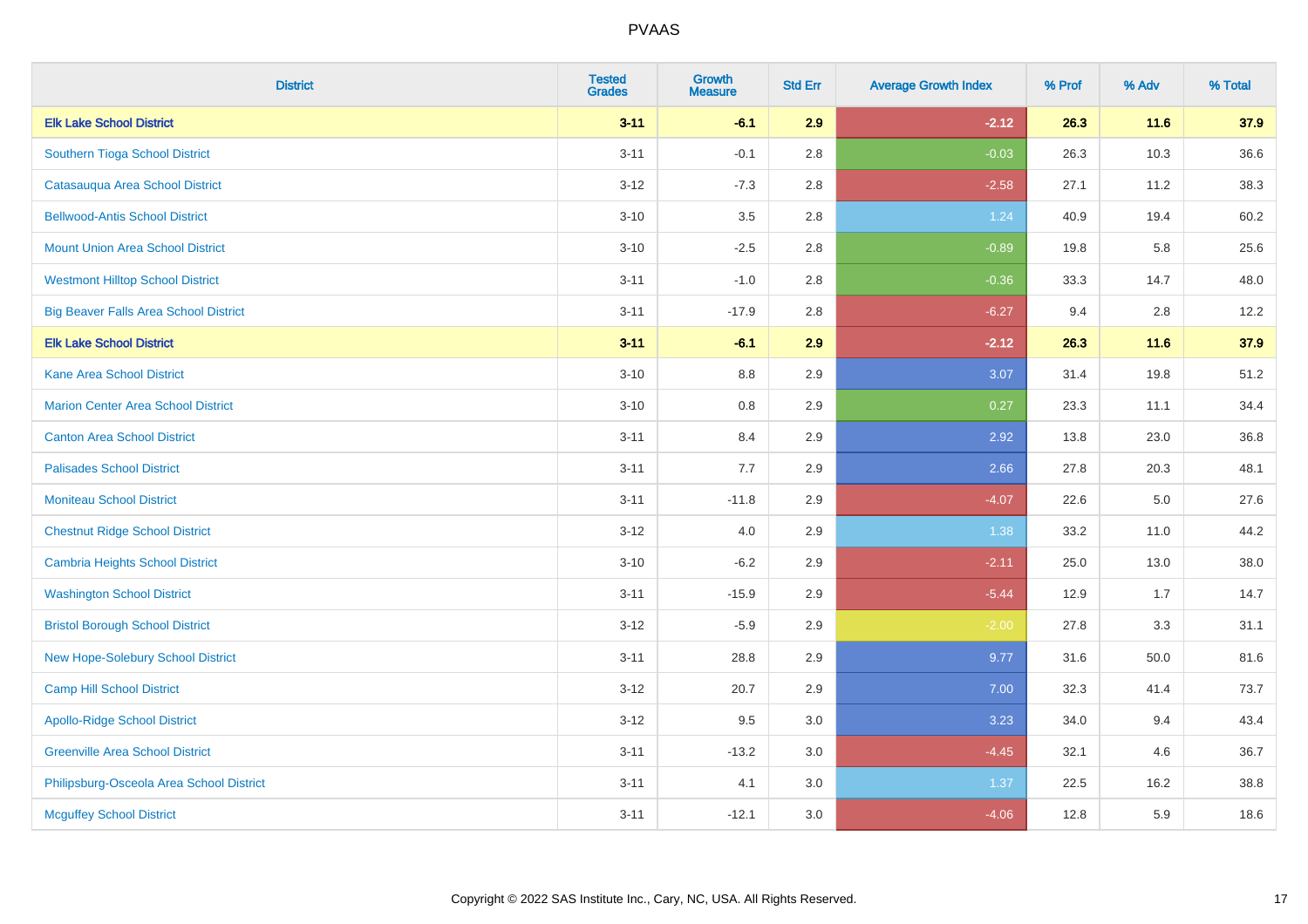| <b>District</b>                                   | <b>Tested</b><br><b>Grades</b> | <b>Growth</b><br><b>Measure</b> | <b>Std Err</b> | <b>Average Growth Index</b> | % Prof | % Adv | % Total |
|---------------------------------------------------|--------------------------------|---------------------------------|----------------|-----------------------------|--------|-------|---------|
| <b>Elk Lake School District</b>                   | $3 - 11$                       | $-6.1$                          | 2.9            | $-2.12$                     | 26.3   | 11.6  | 37.9    |
| <b>Bentworth School District</b>                  | $3 - 11$                       | 7.0                             | 3.0            | 2.36                        | 26.6   | 17.0  | 43.6    |
| Lehigh Valley Academy Regional Charter School     | $3 - 11$                       | $-5.9$                          | 3.0            | $-1.98$                     | 20.0   | 7.7   | 27.7    |
| Southern Columbia Area School District            | $3 - 11$                       | $-8.5$                          | 3.0            | $-2.83$                     | 30.5   | 12.8  | 43.3    |
| <b>Pine Grove Area School District</b>            | $3 - 11$                       | $-1.1$                          | 3.0            | $-0.36$                     | 29.5   | 14.3  | 43.8    |
| Mastery Charter School - Hardy Williams           | $3 - 11$                       | 6.6                             | 3.0            | 2.21                        | 24.7   | 1.2   | 25.9    |
| <b>Windber Area School District</b>               | $3 - 11$                       | $-11.9$                         | 3.0            | $-3.94$                     | 41.0   | 10.3  | 51.3    |
| <b>Wellsboro Area School District</b>             | $3 - 11$                       | $-6.3$                          | 3.0            | $-2.08$                     | 24.4   | 13.4  | 37.8    |
| <b>MaST Community Charter School II</b>           | $3 - 10$                       | 1.4                             | 3.0            | 0.45                        | 16.1   | 4.6   | 20.7    |
| <b>East Allegheny School District</b>             | $3 - 11$                       | $-6.4$                          | 3.0            | $-2.11$                     | 21.0   | 7.4   | 28.4    |
| <b>Executive Education Academy Charter School</b> | $3 - 10$                       | $-14.6$                         | 3.0            | $-4.81$                     | 8.5    | 1.2   | 9.8     |
| <b>Brentwood Borough School District</b>          | $3 - 11$                       | 1.3                             | 3.0            | 0.44                        | 20.2   | 16.0  | 36.2    |
| <b>Uniontown Area School District</b>             | $3 - 11$                       | $-2.8$                          | 3.1            | $-0.91$                     | 31.7   | 7.3   | 39.0    |
| <b>Carmichaels Area School District</b>           | $3 - 10$                       | $-7.0$                          | 3.1            | $-2.30$                     | 17.8   | 9.6   | 27.4    |
| <b>Freedom Area School District</b>               | $3 - 11$                       | $-6.3$                          | 3.1            | $-2.04$                     | 22.9   | 8.4   | 31.3    |
| <b>Springfield Township School District</b>       | $3 - 11$                       | $-3.9$                          | 3.1            | $-1.27$                     | 37.2   | 30.8  | 68.1    |
| <b>Southmoreland School District</b>              | $3 - 11$                       | $-12.5$                         | 3.1            | $-4.04$                     | 33.3   | 15.5  | 48.8    |
| <b>Avon Grove Charter School</b>                  | $3 - 11$                       | 9.8                             | 3.1            | 3.18                        | 32.4   | 26.0  | 58.4    |
| <b>Mercer Area School District</b>                | $3 - 11$                       | 2.2                             | 3.1            | 0.70                        | 24.4   | 11.8  | 36.2    |
| Maritime Academy Charter School                   | $3 - 10$                       | 13.2                            | 3.1            | 4.29                        | 24.0   | 1.3   | 25.3    |
| <b>KIPP Dubois Charter School</b>                 | $9 - 10$                       | $-3.0$                          | 3.1            | $-0.95$                     | 10.0   | 0.0   | 10.0    |
| <b>Everett Area School District</b>               | $3 - 11$                       | $-1.1$                          | 3.1            | $-0.34$                     | 34.2   | 13.2  | 47.4    |
| South Williamsport Area School District           | $3 - 10$                       | 0.9                             | 3.1            | 0.31                        | 38.4   | 11.6  | 50.0    |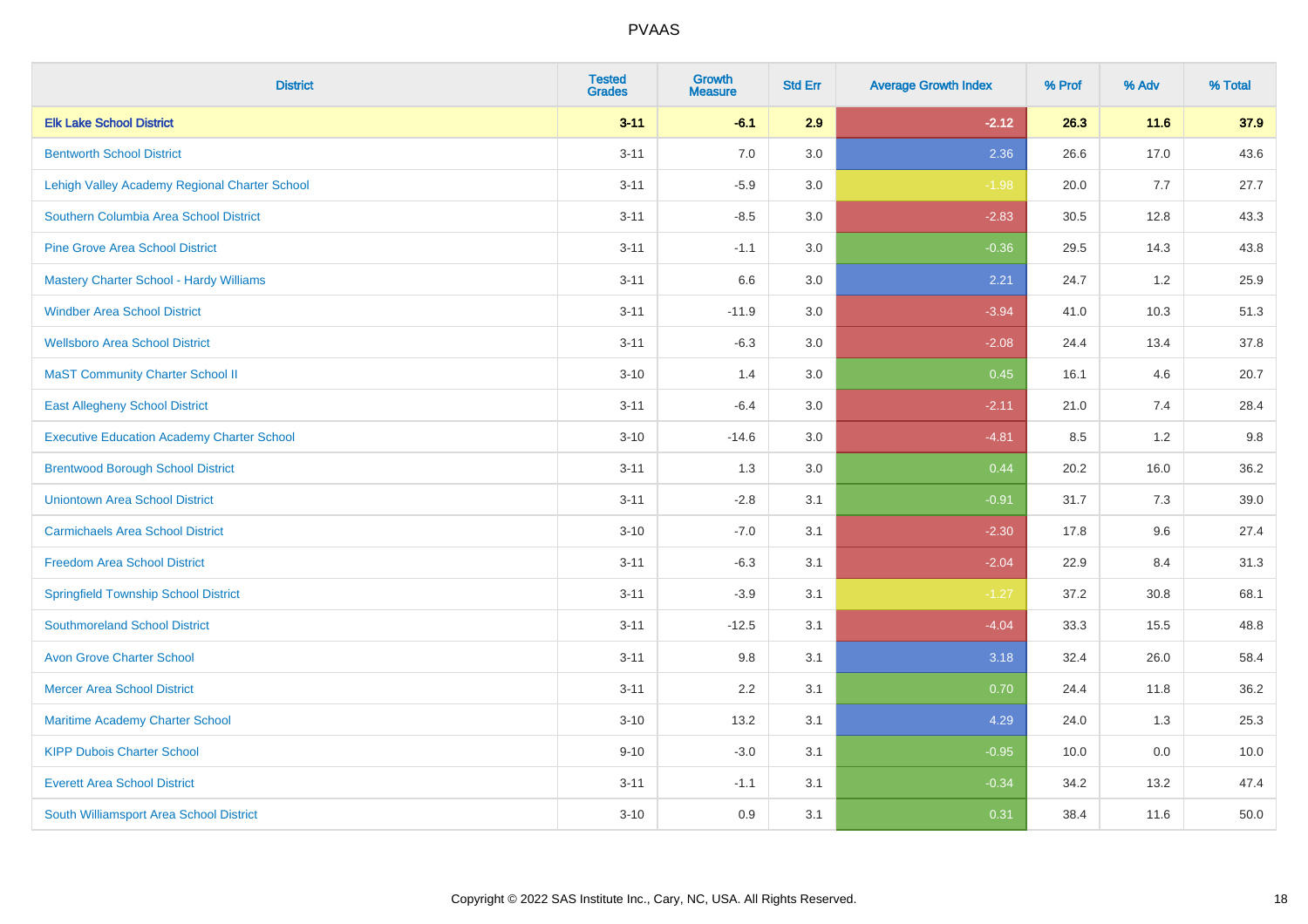| <b>District</b>                                 | <b>Tested</b><br><b>Grades</b> | <b>Growth</b><br><b>Measure</b> | <b>Std Err</b> | <b>Average Growth Index</b> | % Prof | % Adv  | % Total |
|-------------------------------------------------|--------------------------------|---------------------------------|----------------|-----------------------------|--------|--------|---------|
| <b>Elk Lake School District</b>                 | $3 - 11$                       | $-6.1$                          | 2.9            | $-2.12$                     | 26.3   | $11.6$ | 37.9    |
| <b>Redbank Valley School District</b>           | $3 - 11$                       | $-7.5$                          | 3.1            | $-2.41$                     | 12.4   | 10.6   | 23.1    |
| <b>Cranberry Area School District</b>           | $3 - 12$                       | $-0.9$                          | 3.1            | $-0.29$                     | 25.5   | 9.7    | 35.2    |
| <b>Fort Cherry School District</b>              | $3 - 10$                       | $-0.7$                          | 3.1            | $-0.21$                     | 30.6   | 14.1   | 44.7    |
| <b>Laurel School District</b>                   | $3 - 11$                       | 13.0                            | 3.1            | 4.19                        | 30.3   | 15.7   | 46.1    |
| <b>Brookville Area School District</b>          | $3 - 11$                       | 6.8                             | 3.1            | 2.19                        | 46.1   | 14.6   | 60.7    |
| <b>Old Forge School District</b>                | $3 - 12$                       | $-11.3$                         | 3.1            | $-3.62$                     | 28.6   | 13.2   | 41.8    |
| <b>Ellwood City Area School District</b>        | $3 - 11$                       | $-12.5$                         | 3.1            | $-4.00$                     | 26.7   | 8.7    | 35.4    |
| Renaissance Academy Charter School              | $3 - 11$                       | $-5.6$                          | 3.1            | $-1.79$                     | 28.4   | 18.5   | 46.9    |
| <b>Pequea Valley School District</b>            | $3 - 11$                       | 18.0                            | 3.1            | 5.74                        | 29.2   | 37.5   | 66.7    |
| <b>South Allegheny School District</b>          | $3 - 11$                       | $-0.9$                          | 3.1            | $-0.30$                     | 23.8   | 2.5    | 26.2    |
| <b>Ligonier Valley School District</b>          | $3 - 11$                       | $-10.8$                         | 3.1            | $-3.43$                     | 34.1   | 5.8    | 39.9    |
| Jefferson County-Dubois AVTS                    | $9 - 11$                       | $-11.7$                         | 3.1            | $-3.72$                     | 17.6   | 2.8    | 20.4    |
| <b>Mahanoy Area School District</b>             | $3 - 10$                       | $-3.4$                          | 3.1            | $-1.07$                     | 21.4   | 8.6    | 30.0    |
| South Side Area School District                 | $3 - 11$                       | $-0.6$                          | 3.1            | $-0.19$                     | 24.0   | 28.0   | 52.0    |
| <b>Carlynton School District</b>                | $3 - 11$                       | $-2.0$                          | 3.2            | $-0.62$                     | 27.9   | 5.2    | 33.1    |
| <b>Montgomery Area School District</b>          | $3 - 11$                       | $-5.8$                          | 3.2            | $-1.83$                     | 25.0   | 11.5   | 36.5    |
| <b>Central Fulton School District</b>           | $3 - 11$                       | $-13.3$                         | 3.2            | $-4.20$                     | 18.1   | 9.7    | 27.8    |
| <b>Carbondale Area School District</b>          | $3 - 10$                       | $-2.8$                          | 3.2            | $-0.87$                     | 27.5   | 2.9    | 30.4    |
| <b>Sayre Area School District</b>               | $3 - 11$                       | 5.8                             | 3.2            | 1.81                        | 30.3   | 21.0   | 51.3    |
| <b>Eastern Lancaster County School District</b> | $3 - 12$                       | 2.9                             | 3.2            | 0.91                        | 35.2   | 36.4   | 71.6    |
| <b>Carbon Career &amp; Technical Institute</b>  | $9 - 11$                       | $-9.3$                          | 3.2            | $-2.92$                     | 19.6   | 2.2    | 21.7    |
| Octorara Area School District                   | $3 - 11$                       | $-7.5$                          | 3.2            | $-2.35$                     | 26.1   | 17.0   | 43.2    |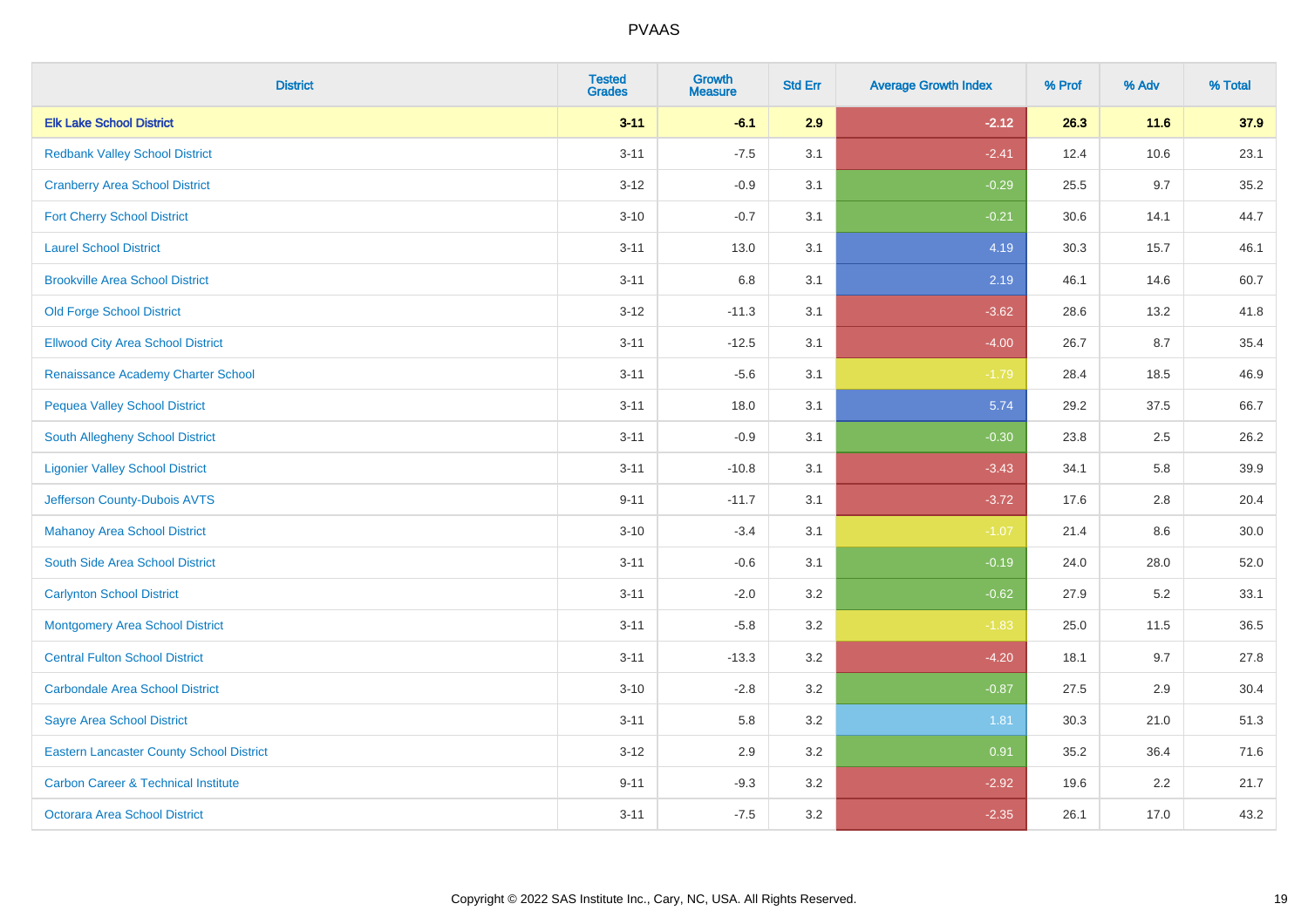| <b>District</b>                                        | <b>Tested</b><br><b>Grades</b> | <b>Growth</b><br><b>Measure</b> | <b>Std Err</b> | <b>Average Growth Index</b> | % Prof | % Adv | % Total |
|--------------------------------------------------------|--------------------------------|---------------------------------|----------------|-----------------------------|--------|-------|---------|
| <b>Elk Lake School District</b>                        | $3 - 11$                       | $-6.1$                          | 2.9            | $-2.12$                     | 26.3   | 11.6  | 37.9    |
| <b>Wyalusing Area School District</b>                  | $3 - 12$                       | 5.7                             | 3.2            | 1.78                        | 38.6   | 12.9  | 51.4    |
| <b>Steelton-Highspire School District</b>              | $3 - 11$                       | $-5.3$                          | 3.2            | $-1.65$                     | 13.9   | 0.0   | 13.9    |
| <b>Shenango Area School District</b>                   | $3 - 11$                       | 1.7                             | 3.2            | 0.52                        | 41.4   | 13.8  | 55.3    |
| <b>Troy Area School District</b>                       | $3 - 10$                       | $-4.7$                          | 3.2            | $-1.46$                     | 22.8   | 16.5  | 39.2    |
| Juniata Valley School District                         | $3 - 11$                       | 1.6                             | 3.2            | 0.51                        | 23.1   | 9.4   | 32.5    |
| <b>New Brighton Area School District</b>               | $3 - 11$                       | $-2.1$                          | 3.2            | $-0.65$                     | 31.5   | 11.1  | 42.6    |
| New Kensington-Arnold School District                  | $3 - 11$                       | $-5.8$                          | 3.2            | $-1.80$                     | 10.8   | 1.2   | 12.0    |
| <b>Northwestern School District</b>                    | $3 - 11$                       | $-14.6$                         | 3.2            | $-4.51$                     | 32.5   | 13.7  | 46.2    |
| <b>Burgettstown Area School District</b>               | $3 - 11$                       | $-11.2$                         | 3.2            | $-3.46$                     | 16.0   | 2.7   | 18.7    |
| <b>Panther Valley School District</b>                  | $3 - 12$                       | $-13.3$                         | 3.2            | $-4.10$                     | 31.5   | 4.1   | 35.6    |
| Meyersdale Area School District                        | $3 - 11$                       | $-16.1$                         | 3.3            | $-4.94$                     | 20.3   | 5.8   | 26.1    |
| <b>Muncy School District</b>                           | $3 - 11$                       | 6.9                             | 3.3            | 2.12                        | 37.6   | 18.8  | 56.4    |
| <b>Newport School District</b>                         | $3 - 12$                       | 3.8                             | 3.3            | 1.17                        | 38.8   | 10.4  | 49.2    |
| <b>West Branch Area School District</b>                | $3 - 11$                       | 17.0                            | 3.3            | 5.20                        | 47.1   | 19.1  | 66.2    |
| Northern Bedford County School District                | $3 - 11$                       | $-2.3$                          | 3.3            | $-0.69$                     | 26.2   | 16.9  | 43.1    |
| Lackawanna Trail School District                       | $3 - 10$                       | $-11.0$                         | 3.3            | $-3.35$                     | 13.1   | 18.0  | 31.2    |
| Northwest Area School District                         | $3 - 10$                       | $-3.2$                          | 3.3            | $-0.97$                     | 30.4   | 13.0  | 43.5    |
| <b>Westinghouse Arts Academy Charter School</b>        | $9 - 10$                       | $-6.0$                          | 3.3            | $-1.81$                     | 20.2   | 8.9   | 29.1    |
| Propel Charter School - Braddock Hills                 | $3 - 11$                       | $-2.1$                          | 3.3            | $-0.63$                     | 4.8    | 3.2   | 8.1     |
| Wilmington Area School District                        | $3 - 11$                       | 11.1                            | 3.3            | 3.37                        | 29.8   | 26.2  | 56.0    |
| <b>North Star School District</b>                      | $3 - 11$                       | 1.1                             | 3.3            | 0.34                        | 26.2   | 20.0  | 46.2    |
| <b>Chester Charter Scholars Academy Charter School</b> | $3 - 12$                       | $-6.2$                          | 3.3            | $-1.88$                     | 2.2    | 0.0   | 2.2     |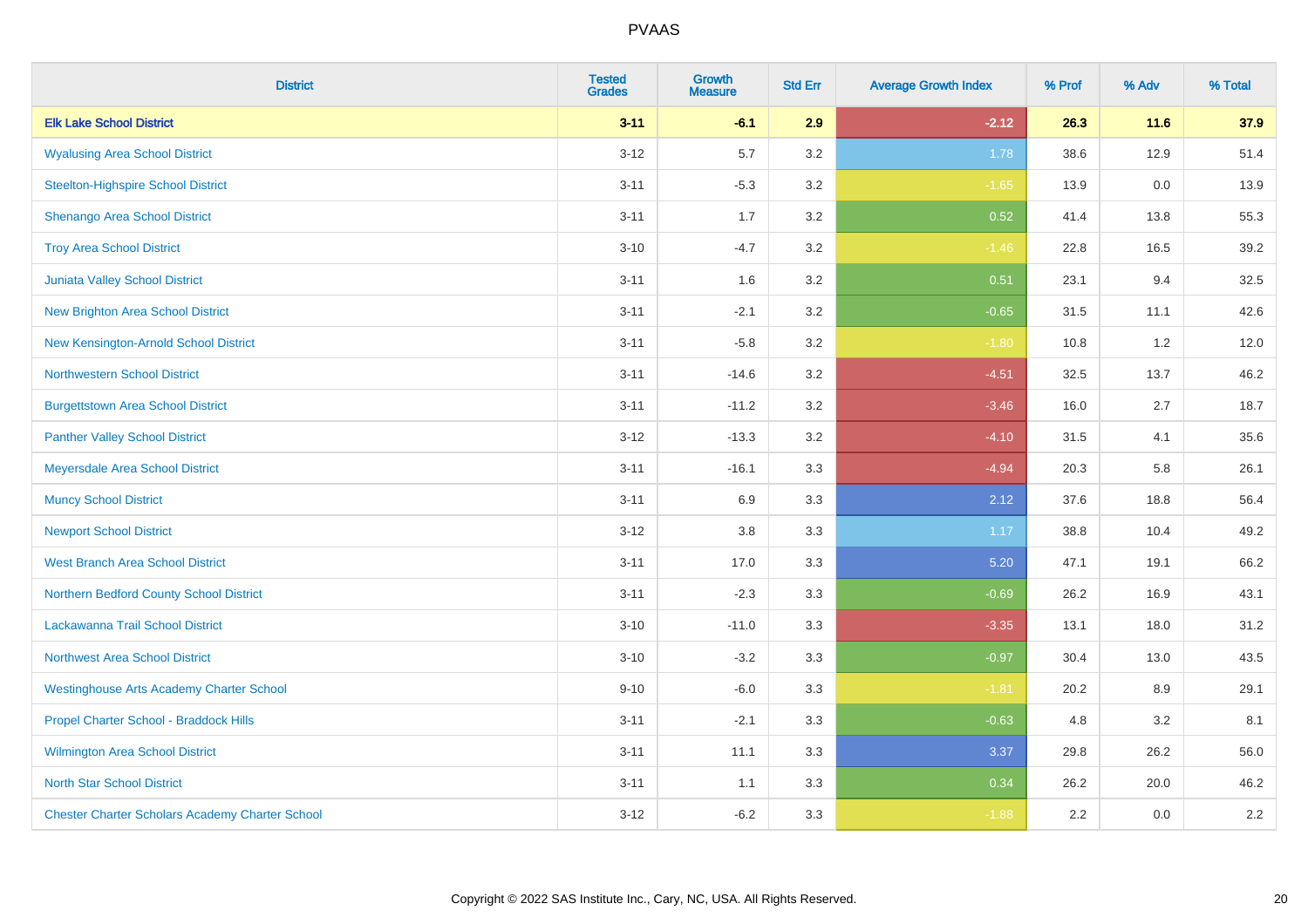| <b>District</b>                               | <b>Tested</b><br><b>Grades</b> | <b>Growth</b><br><b>Measure</b> | <b>Std Err</b> | <b>Average Growth Index</b> | % Prof | % Adv | % Total |
|-----------------------------------------------|--------------------------------|---------------------------------|----------------|-----------------------------|--------|-------|---------|
| <b>Elk Lake School District</b>               | $3 - 11$                       | $-6.1$                          | 2.9            | $-2.12$                     | 26.3   | 11.6  | 37.9    |
| <b>Burrell School District</b>                | $3 - 11$                       | $-1.5$                          | 3.3            | $-0.44$                     | 27.8   | 17.7  | 45.6    |
| <b>Tacony Academy Charter School</b>          | $3 - 11$                       | $-12.9$                         | 3.3            | $-3.90$                     | 8.6    | 1.4   | 10.0    |
| <b>Tussey Mountain School District</b>        | $3 - 12$                       | $-13.0$                         | 3.3            | $-3.93$                     | 11.1   | 3.2   | 14.3    |
| <b>Portage Area School District</b>           | $3 - 10$                       | $-0.5$                          | 3.3            | $-0.14$                     | 27.0   | 20.6  | 47.6    |
| <b>Purchase Line School District</b>          | $3 - 12$                       | 4.3                             | 3.3            | 1.30                        | 32.3   | 9.0   | 41.4    |
| <b>United School District</b>                 | $3 - 11$                       | 6.3                             | 3.3            | 1.89                        | 38.8   | 16.3  | 55.0    |
| <b>Union City Area School District</b>        | $3 - 12$                       | $-8.7$                          | 3.3            | $-2.59$                     | 29.7   | 10.9  | 40.6    |
| <b>Steel Valley School District</b>           | $3 - 11$                       | 11.1                            | 3.3            | 3.33                        | 34.8   | 10.1  | 44.9    |
| Pennsylvania Virtual Charter School           | $3 - 11$                       | 4.4                             | 3.4            | 1.31                        | 29.8   | 21.2  | 51.0    |
| Jeannette City School District                | $3 - 11$                       | $-0.7$                          | 3.4            | $-0.20$                     | 26.8   | 4.1   | 30.9    |
| <b>Northern Cambria School District</b>       | $3 - 11$                       | $-0.3$                          | 3.4            | $-0.09$                     | 26.5   | 1.2   | 27.7    |
| <b>Mountain View School District</b>          | $3 - 11$                       | 24.2                            | 3.4            | $7.20$                      | 45.8   | 37.3  | 83.0    |
| Southern Huntingdon County School District    | $3 - 11$                       | $-5.9$                          | 3.4            | $-1.76$                     | 32.8   | 4.9   | 37.7    |
| <b>Minersville Area School District</b>       | $3 - 11$                       | $-2.9$                          | 3.4            | $-0.86$                     | 27.4   | 9.7   | 37.1    |
| Pennsylvania Distance Learning Charter School | $3 - 12$                       | 6.8                             | 3.4            | 1.99                        | 19.8   | 6.2   | 25.9    |
| <b>Multicultural Academy Charter School</b>   | $9 - 11$                       | 6.0                             | 3.4            | 1.77                        | 12.3   | 0.0   | 12.3    |
| Millersburg Area School District              | $3 - 11$                       | $-6.6$                          | 3.4            | $-1.92$                     | 24.1   | 10.3  | 34.5    |
| <b>Belmont Charter School</b>                 | $3 - 10$                       | 2.2                             | 3.4            | 0.64                        | 5.3    | 1.8   | $7.0$   |
| <b>Coudersport Area School District</b>       | $3 - 11$                       | 14.8                            | 3.4            | 4.33                        | 34.7   | 28.0  | 62.7    |
| <b>Frazier School District</b>                | $3 - 11$                       | $-18.9$                         | 3.4            | $-5.49$                     | 18.3   | 1.4   | 19.7    |
| <b>Bloomsburg Area School District</b>        | $3 - 10$                       | 4.3                             | 3.4            | 1.26                        | 36.5   | 20.6  | 57.1    |
| <b>Northgate School District</b>              | $3 - 11$                       | $-3.0$                          | 3.4            | $-0.85$                     | 35.6   | 6.8   | 42.4    |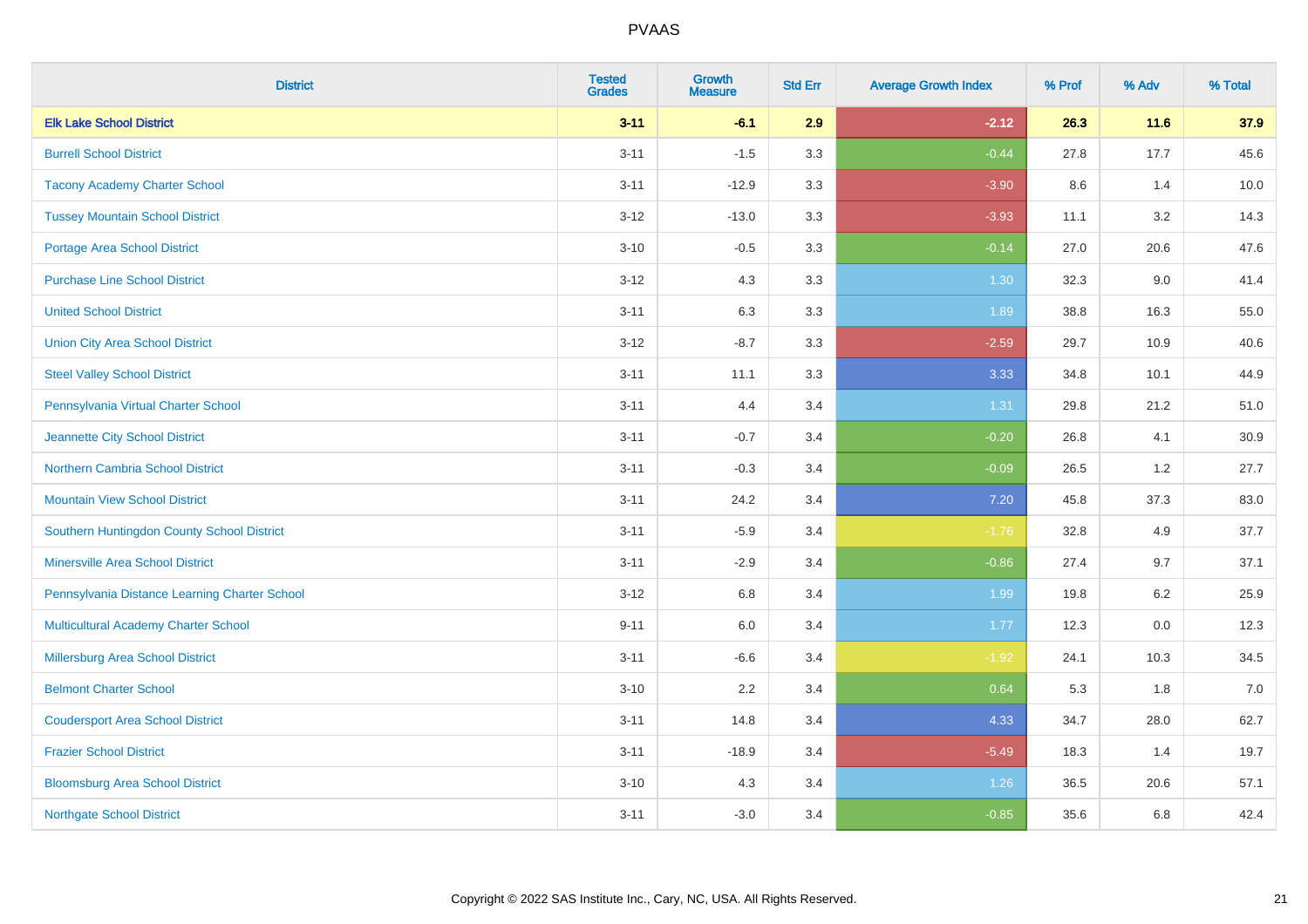| <b>District</b>                            | <b>Tested</b><br><b>Grades</b> | <b>Growth</b><br><b>Measure</b> | <b>Std Err</b> | <b>Average Growth Index</b> | % Prof | % Adv   | % Total |
|--------------------------------------------|--------------------------------|---------------------------------|----------------|-----------------------------|--------|---------|---------|
| <b>Elk Lake School District</b>            | $3 - 11$                       | $-6.1$                          | 2.9            | $-2.12$                     | 26.3   | 11.6    | 37.9    |
| <b>Chartiers-Houston School District</b>   | $3 - 10$                       | $-16.5$                         | 3.5            | $-4.79$                     | 26.3   | $6.6\,$ | 32.9    |
| <b>Southeast Delco School District</b>     | $3 - 10$                       | 3.9                             | 3.5            | 1.12                        | 18.6   | 3.4     | 22.0    |
| <b>Homer-Center School District</b>        | $3 - 11$                       | $8.8\,$                         | 3.5            | 2.53                        | 38.0   | 17.7    | 55.8    |
| <b>Reynolds School District</b>            | $3 - 10$                       | $-3.0$                          | 3.5            | $-0.87$                     | 27.3   | 9.1     | 36.4    |
| <b>Sto-Rox School District</b>             | $3 - 10$                       | $-7.0$                          | 3.5            | $-1.99$                     | 3.2    | 0.0     | 3.2     |
| <b>Otto-Eldred School District</b>         | $3 - 11$                       | $-0.5$                          | 3.5            | $-0.13$                     | 35.8   | 10.5    | 46.3    |
| Conemaugh Township Area School District    | $3 - 12$                       | 4.8                             | 3.5            | 1.39                        | 30.9   | 27.8    | 58.8    |
| <b>Glendale School District</b>            | $3 - 10$                       | 7.9                             | 3.5            | 2.25                        | 42.6   | 9.3     | 51.8    |
| <b>Lakeview School District</b>            | $3 - 11$                       | $-1.9$                          | 3.5            | $-0.53$                     | 41.5   | 12.3    | 53.8    |
| <b>West Middlesex Area School District</b> | $3 - 10$                       | $-7.4$                          | 3.5            | $-2.11$                     | 32.0   | 9.6     | 41.6    |
| <b>Brockway Area School District</b>       | $3 - 11$                       | $-0.4$                          | 3.5            | $-0.11$                     | 41.2   | 13.8    | 55.0    |
| <b>Shenandoah Valley School District</b>   | $3 - 11$                       | $-4.5$                          | 3.5            | $-1.29$                     | 14.3   | 0.0     | 14.3    |
| <b>Penns Manor Area School District</b>    | $3 - 12$                       | $-1.9$                          | 3.5            | $-0.55$                     | 24.2   | $3.8\,$ | 28.0    |
| <b>Halifax Area School District</b>        | $3 - 11$                       | 5.8                             | 3.5            | 1.64                        | 32.1   | 18.9    | 50.9    |
| <b>Bethlehem-Center School District</b>    | $3 - 10$                       | 2.1                             | 3.5            | 0.59                        | 32.3   | 4.6     | 36.9    |
| <b>School Lane Charter School</b>          | $3 - 11$                       | 2.6                             | 3.6            | 0.72                        | 23.1   | 18.7    | 41.8    |
| <b>Reach Cyber Charter School</b>          | $3 - 11$                       | 1.4                             | 3.6            | 0.40                        | 32.9   | 15.2    | 48.1    |
| <b>Salisbury Township School District</b>  | $3 - 11$                       | 5.8                             | 3.6            | 1.62                        | 24.4   | 12.6    | 37.0    |
| <b>Fairfield Area School District</b>      | $3 - 11$                       | $-0.5$                          | 3.6            | $-0.13$                     | 43.9   | 6.1     | 50.0    |
| <b>Greenwood School District</b>           | $3 - 11$                       | 11.3                            | 3.6            | 3.14                        | 31.2   | 32.8    | 63.9    |
| <b>Achievement House Charter School</b>    | $7 - 11$                       | $-8.2$                          | 3.6            | $-2.28$                     | 16.7   | 2.8     | 19.4    |
| <b>Aliquippa School District</b>           | $3 - 11$                       | $-20.0$                         | 3.6            | $-5.54$                     | 1.7    | 0.0     | 1.7     |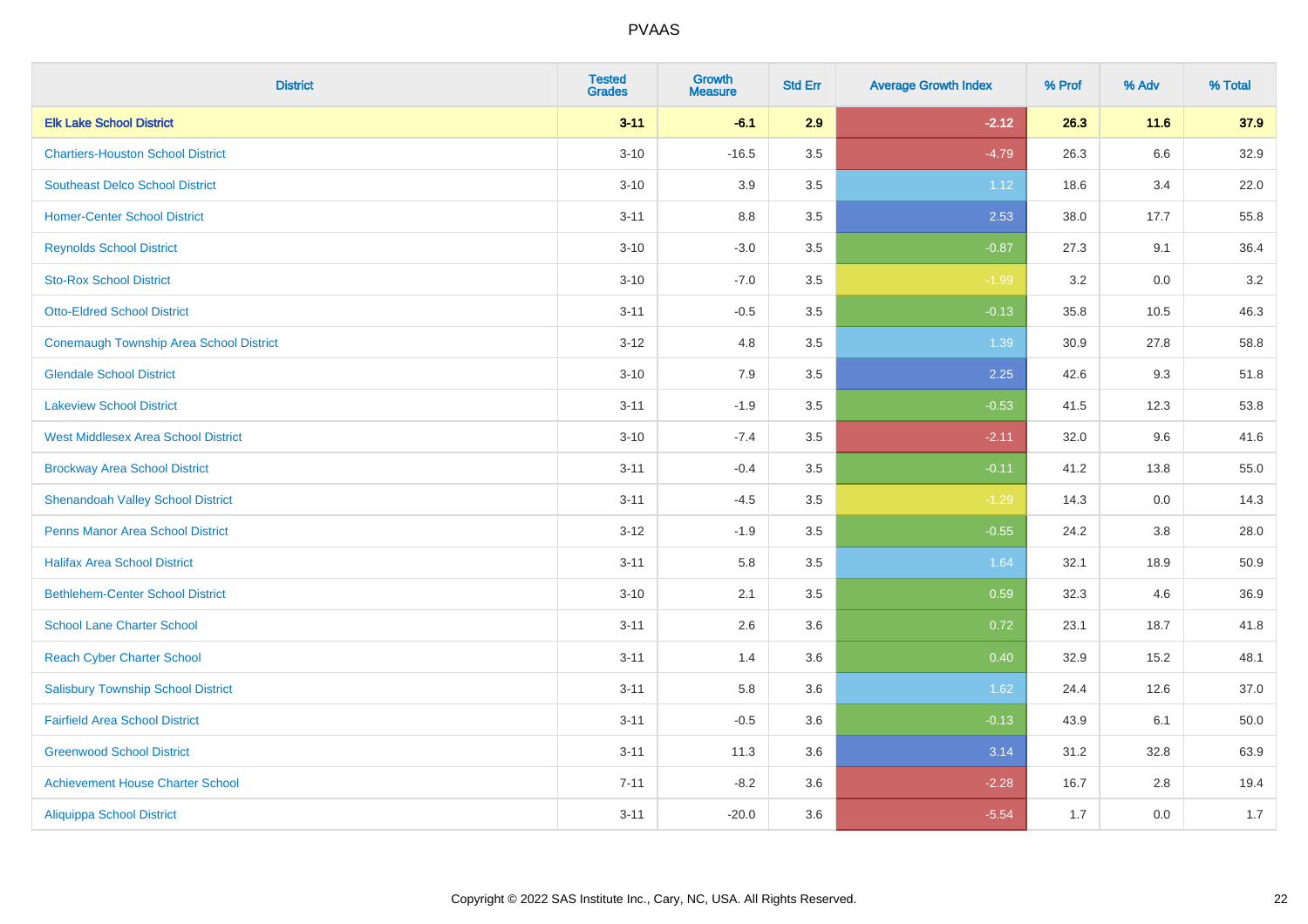| <b>District</b>                                   | <b>Tested</b><br><b>Grades</b> | <b>Growth</b><br><b>Measure</b> | <b>Std Err</b> | <b>Average Growth Index</b> | % Prof | % Adv   | % Total |
|---------------------------------------------------|--------------------------------|---------------------------------|----------------|-----------------------------|--------|---------|---------|
| <b>Elk Lake School District</b>                   | $3 - 11$                       | $-6.1$                          | 2.9            | $-2.12$                     | 26.3   | 11.6    | 37.9    |
| <b>Forest City Regional School District</b>       | $3 - 12$                       | $-1.2$                          | 3.6            | $-0.33$                     | 26.5   | $8.2\,$ | 34.7    |
| <b>Propel Charter School-Montour</b>              | $3 - 10$                       | $-3.4$                          | 3.6            | $-0.93$                     | 7.7    | 0.0     | 7.7     |
| <b>Clarion-Limestone Area School District</b>     | $3 - 12$                       | $-10.0$                         | 3.6            | $-2.76$                     | 28.3   | 20.0    | 48.3    |
| <b>Columbia Borough School District</b>           | $3 - 12$                       | $-1.1$                          | 3.6            | $-0.31$                     | 17.2   | 1.7     | 19.0    |
| <b>Sharpsville Area School District</b>           | $3 - 11$                       | 3.8                             | 3.7            | 1.04                        | 41.1   | 23.2    | 64.3    |
| <b>Lawrence County CTC</b>                        | $10 - 11$                      | $-9.8$                          | 3.7            | $-2.68$                     | 7.3    | 0.0     | 7.3     |
| <b>Sugar Valley Rural Charter School</b>          | $3 - 11$                       | $-3.6$                          | 3.7            | $-0.98$                     | 10.3   | 0.0     | 10.3    |
| <b>Clarion Area School District</b>               | $3 - 11$                       | 3.2                             | 3.7            | 0.88                        | 31.7   | 13.3    | 45.0    |
| <b>Blue Ridge School District</b>                 | $3 - 11$                       | 8.3                             | 3.7            | 2.24                        | 29.6   | 9.3     | 38.9    |
| <b>North Pocono School District</b>               | $3 - 11$                       | 13.1                            | 3.7            | 3.54                        | 31.4   | 33.3    | 64.7    |
| <b>Union School District</b>                      | $3 - 12$                       | 2.5                             | 3.7            | 0.69                        | 17.9   | 10.4    | 28.4    |
| <b>Antietam School District</b>                   | $3 - 10$                       | $-9.5$                          | 3.7            | $-2.57$                     | 20.9   | $1.5\,$ | 22.4    |
| Lincoln Leadership Academy Charter School         | $3 - 12$                       | $-7.4$                          | 3.7            | $-1.99$                     | 6.4    | 2.1     | 8.5     |
| Morrisville Borough School District               | $3 - 11$                       | $-13.1$                         | 3.7            | $-3.52$                     | 4.9    | 1.6     | 6.6     |
| <b>Environmental Charter School At Frick Park</b> | $3-9$                          | $-6.2$                          | 3.7            | $-1.67$                     | 25.9   | 3.4     | 29.3    |
| <b>Northeast Bradford School District</b>         | $3 - 10$                       | $-5.0$                          | 3.7            | $-1.35$                     | 30.6   | 4.8     | 35.5    |
| <b>Clearfield Area School District</b>            | $3 - 10$                       | $-1.3$                          | 3.7            | $-0.34$                     | 43.9   | 24.6    | 68.4    |
| <b>Williams Valley School District</b>            | $3 - 11$                       | 2.6                             | 3.7            | 0.69                        | 17.0   | 5.1     | 22.0    |
| <b>Port Allegany School District</b>              | $3 - 11$                       | 6.5                             | 3.7            | 1.74                        | 26.4   | 11.3    | 37.7    |
| <b>Brownsville Area School District</b>           | $3 - 12$                       | 3.9                             | 3.8            | 1.04                        | 22.0   | 8.5     | 30.5    |
| <b>Union Area School District</b>                 | $3 - 11$                       | $-6.5$                          | 3.8            | $-1.70$                     | 30.6   | 12.2    | 42.9    |
| <b>Susquehanna Community School District</b>      | $3 - 11$                       | $-4.5$                          | 3.8            | $-1.19$                     | 31.9   | 8.8     | 40.7    |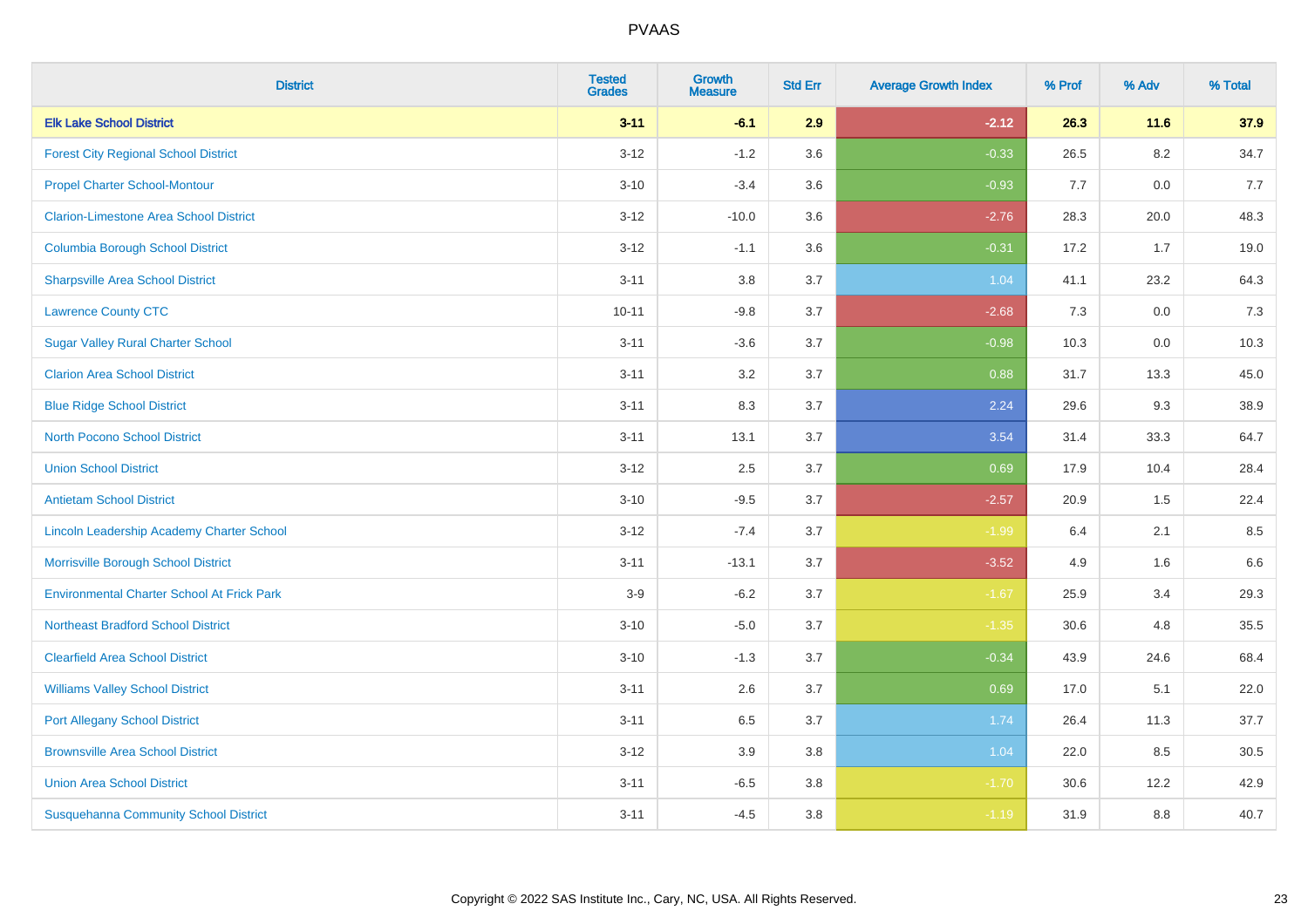| <b>District</b>                              | <b>Tested</b><br><b>Grades</b> | <b>Growth</b><br><b>Measure</b> | <b>Std Err</b> | <b>Average Growth Index</b> | % Prof | % Adv   | % Total |
|----------------------------------------------|--------------------------------|---------------------------------|----------------|-----------------------------|--------|---------|---------|
| <b>Elk Lake School District</b>              | $3 - 11$                       | $-6.1$                          | 2.9            | $-2.12$                     | 26.3   | 11.6    | 37.9    |
| <b>Smethport Area School District</b>        | $3 - 12$                       | 5.8                             | 3.8            | $1.52$                      | 24.6   | 20.0    | 44.6    |
| Jefferson-Morgan School District             | $3 - 10$                       | $-12.0$                         | 3.9            | $-3.09$                     | 28.6   | 6.1     | 34.7    |
| <b>West Greene School District</b>           | $3 - 11$                       | $-8.1$                          | 3.9            | $-2.08$                     | 31.0   | 11.9    | 42.9    |
| <b>Allegheny Valley School District</b>      | $3 - 11$                       | $-1.9$                          | 3.9            | $-0.48$                     | 31.8   | 11.4    | 43.2    |
| <b>Line Mountain School District</b>         | $3 - 11$                       | 11.7                            | 3.9            | 3.01                        | 40.4   | 42.3    | 82.7    |
| Johnsonburg Area School District             | $3 - 11$                       | 5.0                             | 3.9            | 1.27                        | 35.5   | 11.8    | 47.4    |
| <b>Tri-Valley School District</b>            | $3 - 10$                       | $-2.7$                          | 3.9            | $-0.69$                     | 31.0   | 9.5     | 40.5    |
| <b>West Side CTC</b>                         | $9 - 10$                       | $-32.0$                         | 3.9            | $-8.16$                     | 5.9    | 0.0     | 5.9     |
| <b>Leechburg Area School District</b>        | $3 - 11$                       | 7.0                             | 3.9            | 1.79                        | 37.7   | 4.9     | 42.6    |
| <b>Rochester Area School District</b>        | $3 - 11$                       | $-5.7$                          | 3.9            | $-1.45$                     | 14.9   | 2.1     | 17.0    |
| <b>Propel Charter School-Homestead</b>       | $3 - 11$                       | $-5.0$                          | 3.9            | $-1.27$                     | 7.3    | 0.0     | 7.3     |
| <b>Blacklick Valley School District</b>      | $3 - 11$                       | $-0.9$                          | 3.9            | $-0.23$                     | 7.7    | 7.7     | 15.4    |
| <b>Riverview School District</b>             | $3 - 11$                       | $-13.0$                         | 4.0            | $-3.29$                     | 43.1   | $7.8\,$ | 51.0    |
| <b>Shade-Central City School District</b>    | $3 - 11$                       | $-14.6$                         | 4.0            | $-3.68$                     | 9.6    | 0.0     | 9.6     |
| <b>Southern Fulton School District</b>       | $3 - 11$                       | $-5.1$                          | 4.0            | $-1.29$                     | 21.7   | 13.0    | 34.8    |
| <b>Berlin Brothersvalley School District</b> | $3 - 11$                       | 19.6                            | 4.0            | 4.93                        | 28.3   | 41.3    | 69.6    |
| <b>Ridgway Area School District</b>          | $3 - 11$                       | $-6.1$                          | 4.0            | $-1.53$                     | 42.2   | 15.6    | 57.8    |
| <b>Weatherly Area School District</b>        | $3 - 11$                       | $-5.8$                          | 4.0            | $-1.44$                     | 32.1   | $8.9\,$ | 41.1    |
| <b>Benton Area School District</b>           | $3 - 10$                       | 8.1                             | 4.0            | 2.01                        | 35.7   | 28.6    | 64.3    |
| Allegheny-Clarion Valley School District     | $3 - 10$                       | 12.3                            | 4.1            | 3.03                        | 33.3   | 19.0    | 52.4    |
| <b>Conemaugh Valley School District</b>      | $3 - 12$                       | $-6.3$                          | 4.1            | $-1.54$                     | 23.7   | 5.1     | 28.8    |
| Jamestown Area School District               | $3 - 11$                       | $-9.5$                          | 4.1            | $-2.33$                     | 41.5   | 4.9     | 46.3    |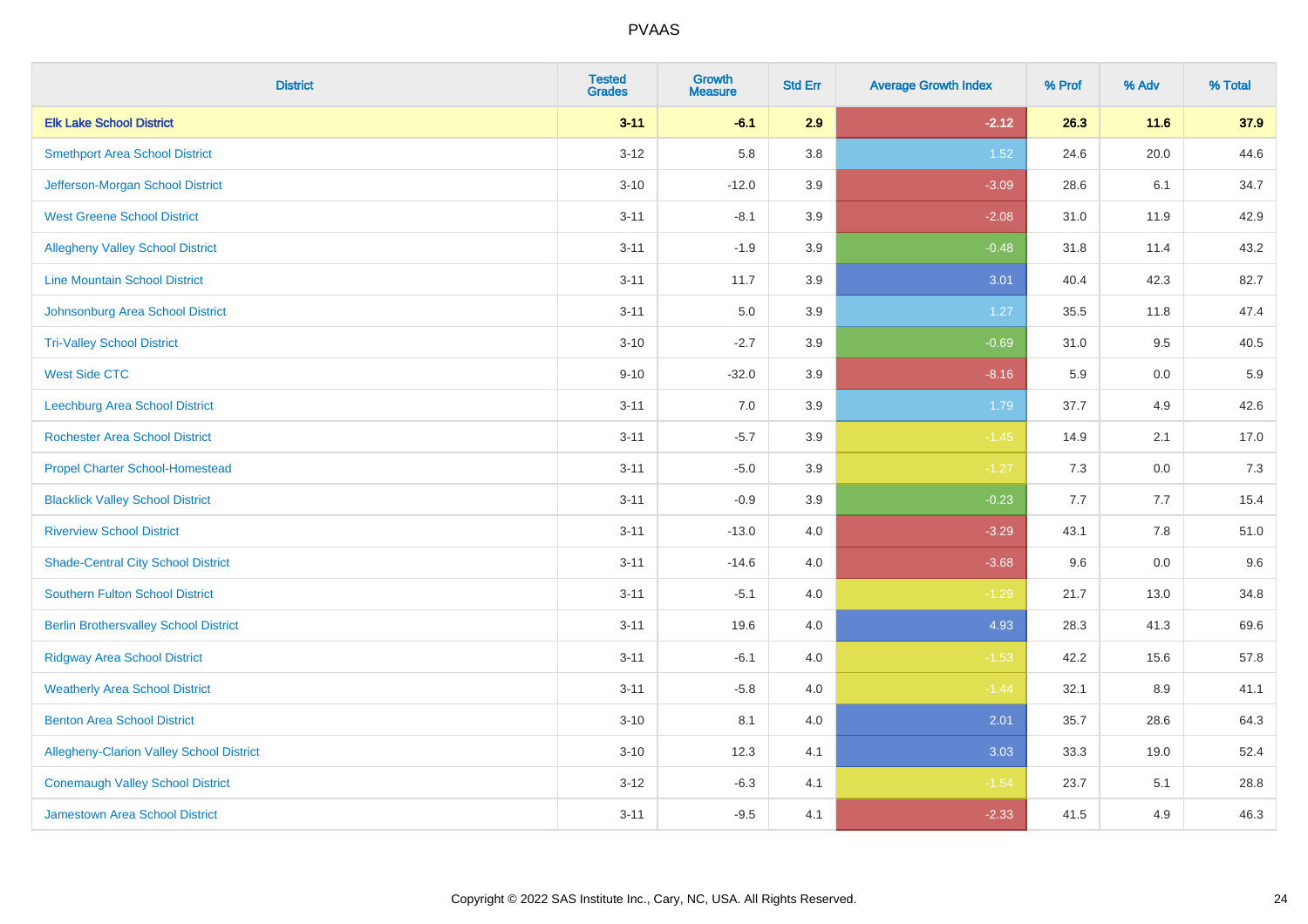| <b>District</b>                                 | <b>Tested</b><br><b>Grades</b> | <b>Growth</b><br><b>Measure</b> | <b>Std Err</b> | <b>Average Growth Index</b> | % Prof | % Adv | % Total |
|-------------------------------------------------|--------------------------------|---------------------------------|----------------|-----------------------------|--------|-------|---------|
| <b>Elk Lake School District</b>                 | $3 - 11$                       | $-6.1$                          | 2.9            | $-2.12$                     | 26.3   | 11.6  | 37.9    |
| <b>Williamsburg Community School District</b>   | $3 - 11$                       | $-16.9$                         | 4.1            | $-4.14$                     | 22.4   | 0.0   | 22.4    |
| <b>Jenkintown School District</b>               | $3 - 11$                       | $-7.9$                          | 4.1            | $-1.92$                     | 34.1   | 27.3  | 61.4    |
| North Clarion County School District            | $3 - 12$                       | 3.4                             | 4.1            | 0.83                        | 45.0   | 18.8  | 63.8    |
| <b>Roberto Clemente Charter School</b>          | $3 - 12$                       | $-3.3$                          | 4.1            | $-0.79$                     | 22.7   | 4.6   | 27.3    |
| <b>Ferndale Area School District</b>            | $3 - 10$                       | $-1.1$                          | 4.1            | $-0.27$                     | 21.0   | 7.9   | 29.0    |
| <b>Chichester School District</b>               | $3 - 11$                       | $-1.8$                          | 4.2            | $-0.44$                     | 40.0   | 14.0  | 54.0    |
| <b>Farrell Area School District</b>             | $3 - 11$                       | $-1.9$                          | 4.2            | $-0.44$                     | 9.3    | 11.6  | 20.9    |
| <b>Western Beaver County School District</b>    | $3 - 11$                       | $-9.3$                          | 4.2            | $-2.20$                     | 45.1   | 3.9   | 49.0    |
| <b>Mastery Charter School - Pickett Campus</b>  | $6 - 10$                       | 2.7                             | 4.2            | 0.65                        | 20.6   | 0.0   | 20.6    |
| Dr Robert Ketterer Charter School Inc           | $6 - 12$                       | 7.1                             | 4.3            | 1.66                        | 7.3    | 1.7   | 9.0     |
| <b>Sullivan County School District</b>          | $3 - 10$                       | 2.5                             | 4.3            | 0.58                        | 43.6   | 7.7   | 51.3    |
| <b>Tidioute Community Charter School</b>        | $3 - 11$                       | 0.8                             | 4.4            | 0.19                        | 18.1   | 6.9   | 25.0    |
| <b>Millville Area School District</b>           | $3 - 12$                       | $-5.6$                          | 4.4            | $-1.26$                     | 31.4   | 11.4  | 42.9    |
| <b>Southeastern Greene School District</b>      | $3 - 10$                       | $-2.3$                          | 4.4            | $-0.53$                     | 29.0   | 9.7   | 38.7    |
| <b>Cameron County School District</b>           | $3 - 12$                       | $-5.0$                          | 4.4            | $-1.12$                     | 34.9   | 4.8   | 39.7    |
| <b>York Academy Regional Charter School</b>     | $3 - 11$                       | $-2.3$                          | 4.4            | $-0.52$                     | 23.5   | 2.0   | 25.5    |
| California Area School District                 | $3 - 10$                       | $-13.7$                         | 4.5            | $-3.06$                     | 41.7   | 16.7  | 58.3    |
| <b>Commodore Perry School District</b>          | $3 - 11$                       | $-10.4$                         | 4.5            | $-2.30$                     | 29.4   | 5.9   | 35.3    |
| Capital Area School for the Arts Charter School | $9 - 11$                       | 14.2                            | 4.5            | 3.13                        | 27.5   | 30.0  | 57.5    |
| <b>Mastery Charter School - Gratz Campus</b>    | $7 - 10$                       | $-9.5$                          | 4.6            | $-2.09$                     | 0.0    | 3.4   | 3.4     |
| <b>Cornell School District</b>                  | $3 - 11$                       | $-5.5$                          | 4.6            | $-1.20$                     | 11.3   | 3.2   | 14.5    |
| <b>Moshannon Valley School District</b>         | $3 - 10$                       | $-5.1$                          | 4.6            | $-1.12$                     | 25.0   | 12.5  | 37.5    |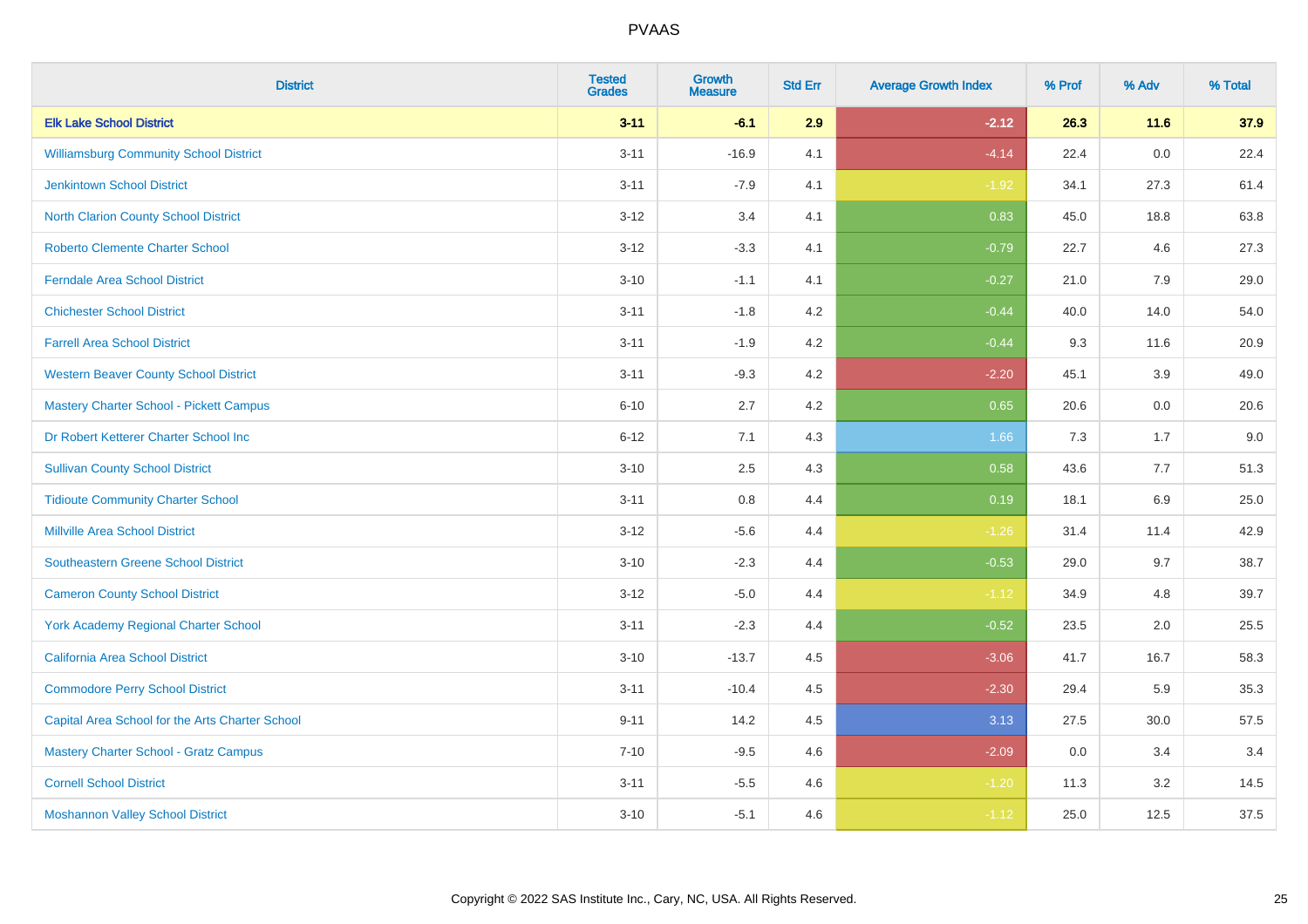| <b>District</b>                                 | <b>Tested</b><br><b>Grades</b> | <b>Growth</b><br><b>Measure</b> | <b>Std Err</b> | <b>Average Growth Index</b> | % Prof | % Adv   | % Total |
|-------------------------------------------------|--------------------------------|---------------------------------|----------------|-----------------------------|--------|---------|---------|
| <b>Elk Lake School District</b>                 | $3 - 11$                       | $-6.1$                          | 2.9            | $-2.12$                     | 26.3   | 11.6    | 37.9    |
| <b>Northern Potter School District</b>          | $3 - 12$                       | $6.8\,$                         | 4.6            | 1.48                        | 30.6   | 11.1    | 41.7    |
| <b>Avella Area School District</b>              | $3 - 12$                       | 1.6                             | 4.7            | 0.34                        | 34.8   | 7.2     | 42.0    |
| <b>Hanover Area School District</b>             | $3 - 11$                       | $-14.7$                         | 4.7            | $-3.13$                     | 12.1   | 3.0     | 15.2    |
| <b>Forbes Road School District</b>              | $3 - 11$                       | $-11.5$                         | 4.7            | $-2.43$                     | 23.1   | 10.3    | 33.3    |
| <b>Forest Area School District</b>              | $3 - 11$                       | $-1.8$                          | 4.7            | $-0.37$                     | 18.9   | 15.1    | 34.0    |
| <b>Evergreen Community Charter School</b>       | $6 - 11$                       | $-1.1$                          | 4.7            | $-0.23$                     | 34.6   | 26.9    | 61.5    |
| <b>Fannett-Metal School District</b>            | $3 - 11$                       | $-22.3$                         | 4.8            | $-4.65$                     | 16.4   | 6.6     | 23.0    |
| <b>Tulpehocken Area School District</b>         | $3 - 12$                       | 1.0                             | 4.9            | 0.20                        | 11.5   | 23.1    | 34.6    |
| <b>Clairton City School District</b>            | $3 - 11$                       | $-1.6$                          | 5.0            | $-0.32$                     | 3.8    | 0.5     | 4.4     |
| <b>Harmony Area School District</b>             | $3 - 10$                       | $-5.7$                          | 5.0            | $-1.13$                     | 33.3   | 0.0     | 33.3    |
| <b>Keystone Education Center Charter School</b> | $3 - 12$                       | $-6.5$                          | 5.1            | $-1.28$                     | 0.0    | 0.0     | 0.0     |
| <b>Upper Dauphin Area School District</b>       | $3 - 11$                       | 16.5                            | 5.1            | 3.26                        | 37.5   | 26.8    | 64.3    |
| <b>Oswayo Valley School District</b>            | $3 - 12$                       | 9.9                             | 5.1            | 1.93                        | 26.5   | 44.1    | 70.6    |
| <b>Claysburg-Kimmel School District</b>         | $3 - 11$                       | $-1.2$                          | 5.2            | $-0.22$                     | 5.0    | 0.0     | $5.0\,$ |
| <b>Galeton Area School District</b>             | $3 - 11$                       | 5.4                             | 5.4            | 1.01                        | 33.3   | 22.2    | 55.6    |
| <b>Valley Grove School District</b>             | $3 - 10$                       | $-4.0$                          | 5.5            | $-0.72$                     | 68.4   | 15.8    | 84.2    |
| <b>Shanksville-Stonycreek School District</b>   | $3 - 10$                       | $-8.6$                          | 5.5            | $-1.55$                     | 17.6   | 23.5    | 41.2    |
| People For People Charter School                | $3 - 12$                       | 6.4                             | 5.6            | 1.15                        | 2.4    | 0.0     | 2.4     |
| <b>Monessen City School District</b>            | $3 - 10$                       | $-3.9$                          | 5.6            | $-0.69$                     | 21.0   | 10.5    | 31.6    |
| Urban Pathways 6-12 Charter School              | $6 - 11$                       | $-4.1$                          | 5.7            | $-0.72$                     | 0.0    | 0.0     | 0.0     |
| <b>Mastery Charter School - Thomas Campus</b>   | $3 - 10$                       | 7.9                             | 5.7            | 1.39                        | 12.5   | $0.0\,$ | 12.5    |
| <b>Keystone School District</b>                 | $3 - 11$                       | 7.8                             | 5.7            | 1.37                        | 35.0   | 45.0    | 80.0    |